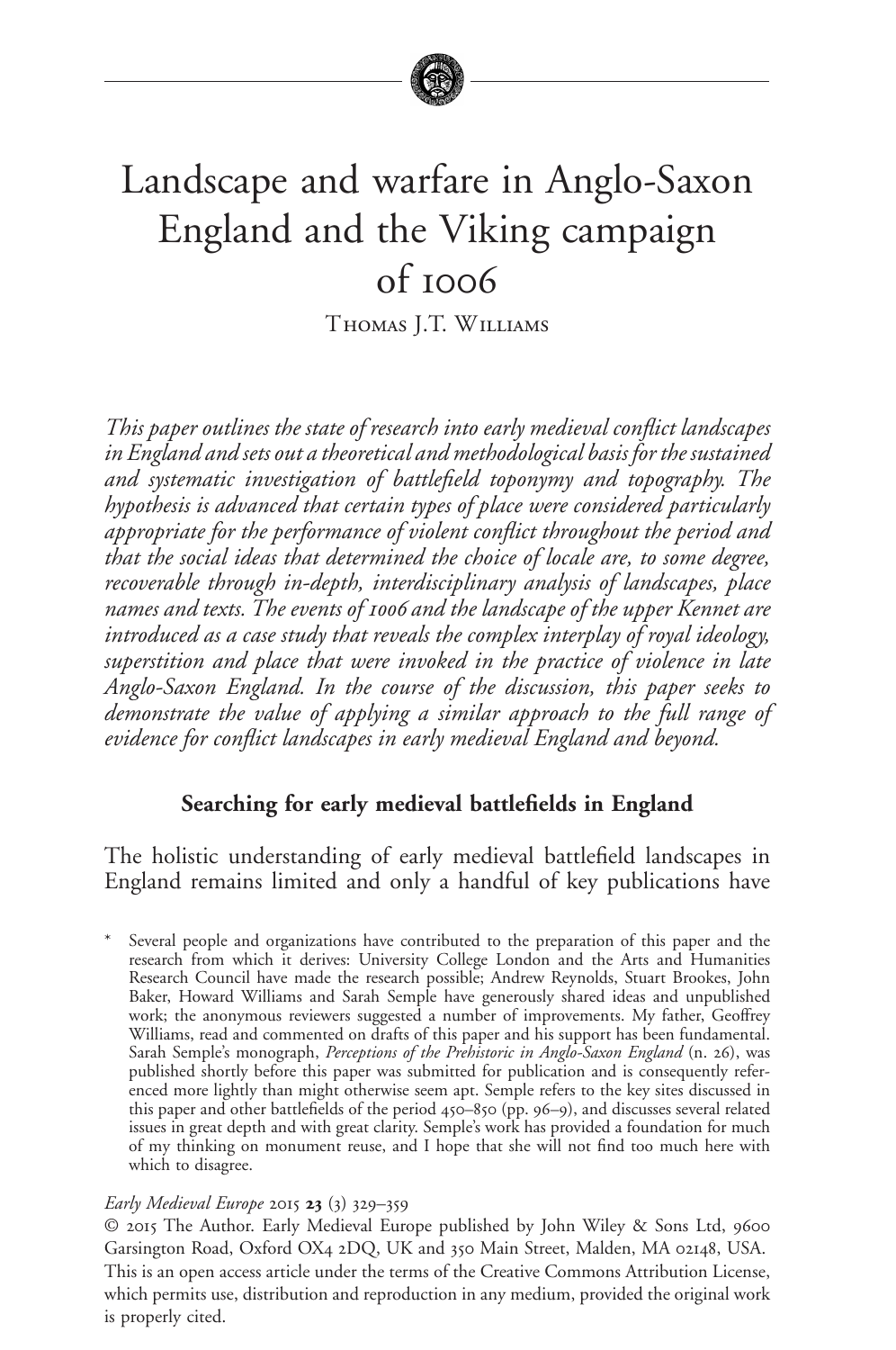addressed the subject directly and in general terms.<sup>1</sup> It is true enough that individual early medieval battlefields have been a frequent subject of enquiry for historians. This, however, has generally been in the context of a desire to fix a location for an iconic event or to reconstruct the probable movement of troops on the battlefield. Studies of the former sort – often resting heavily on the evidence of place names – abound in local history and place-name publications. Indeed, the number and specificity of such studies militates against a systematic review;<sup>2</sup> some iconic battles have spawned minor publishing industries in their own right.<sup>3</sup> Nevertheless, attempts to establish the location of most early medieval battlefields with precision have generally been unsuccessful and, as John Carman has

<sup>1</sup> K. Cathers, ' "Markings on the Land" and Early Medieval Warfare in the British Isles', in P. Doyle and M.R. Bennett (eds), *Fields of Battle: Terrain in Military History* (Dordrecht, Boston and London, 2002), pp. 9–18; G. Foard and R. Morris, *The Archaeology of English Battlefields: Conflict in the Pre-Industrial Landscape*, CBA Research Report 168 (York, 2012), pp. 45–51; G. Halsall, 'Anthropology and the Study of Pre-Conquest Warfare and Society', in S.C. Hawkes (ed.), *Weapons and Warfare in Anglo-Saxon England* (Oxford, 1989), pp. 155–78; G. Halsall, *Warfare and Society in the Barbarian West, 450–900* (London, 2003), esp. pp. 134–62 and 177–214; R. Lavelle, *Royal Estates in Anglo-Saxon Wessex: Land, Politics and Family Strategies*, BAR 439 (Oxford, 2007), esp. pp. 59–68; R. Lavelle, 'Geographies of Power in the Anglo-Saxon Chronicle: The Royal Estates of Wessex', in A.D. Jorgensen (ed.), *Reading the Anglo-Saxon Chronicle: Language, Literature, History*, Studies in the Early Middle Ages 23 (Turnhout, 2010), pp. 187–219; R. Lavelle *Alfred's Wars: Sources and Interpretations of Anglo-Saxon Warfare in the Viking Age*, Warfare in History Series (Woodbridge, 2011), pp. 264–314; P. Morgan, 'The Naming of Medieval Battlefields', in D. Dunn (ed.), *War and Society in Medieval and Early Modern Britain* (Liverpool, 2000), pp. 34–52; P. Marren, *Battles of the Dark Ages* (Bamsley, 2006); T.J.T. Williams, 'The Place of Slaughter: The West Saxon Battlescape', in R. Lavelle and S. Roffey (eds), *The Danes in Wessex* (Oxford, 2015); T.J.T. Williams, ' "For the Sake of Bravado in the Wilderness": Confronting the Bestial in Anglo-Saxon Warfare', in M.D.J. Bintley and T.J.T. Williams (eds), *Representing Beasts in Early Medieval England and Scandinavia* (Woodbridge, 2015). In addition, recent publications addressing wider aspects of early medieval militarized landscapes touch heavily on this area: see especially J. Baker and S. Brookes, *Beyond the Burghal Hidage: Anglo-Saxon Civil Defence in the Viking Age* (Leiden, 2013), and papers in J. Baker, S. Brookes and A. Reynolds (eds), *Landscapes of Defence in Early Medieval Europe*

- (Turnhout, <sup>2013</sup>). <sup>2</sup> For example: M.F. Gardiner, 'Ellingsdean, a Viking Battlefield Identified', *Sussex Archaeological Collections* 125 (1987), pp. 251–2; A. Breeze, 'The Battle of the *Uinued* and the River Went,
- Most notably Hastings. For a recent interpretations and references regarding the battle see M.K. Lawson, *The Battle of Hastings, 1066* (Stroud, 2002); S. Morillo (ed.), *The Battle of Hastings: Sources and Interpretations* (Woodbridge, 1999). Other battles have generated sizeable literatures, often proportionate to their perceived importance in national historical narratives and the number of competing locations. The most contentious of these is *Brunanburh*, identified with unwarranted confidence as Brombourgh in the Wirral on largely etymological grounds: see P. Cavill, 'The Place-Name Debate', in M. Livingstone (ed.), *The Battle of Brunanburh: A Casebook* (Exeter, 2011), pp. 327–50. For a highly persuasive alternative view see M. Wood, 'Searching for Brunanburh: The Yorkshire Context of the "Great War" of 937', *Yorkshire Archaeological Journal* 85 (2013), pp. 138–59. For the influence of national agendas in determining areas of focus in battlefield archaeology, see J. Carman, *Archaeologies of Conflict* (London, 2013), pp. 19–21. Nationalist or regionalist discourse can be found stridently expressed at the local level, where the claims of competing sites are sometimes aggressively championed in regional publications: see, for one example amongst many, C. Weatherhill, 'Where was Hengestesdun?', *Cornish World Magazine* (October 2007).

#### *Early Medieval Europe* 2015 **23** (3)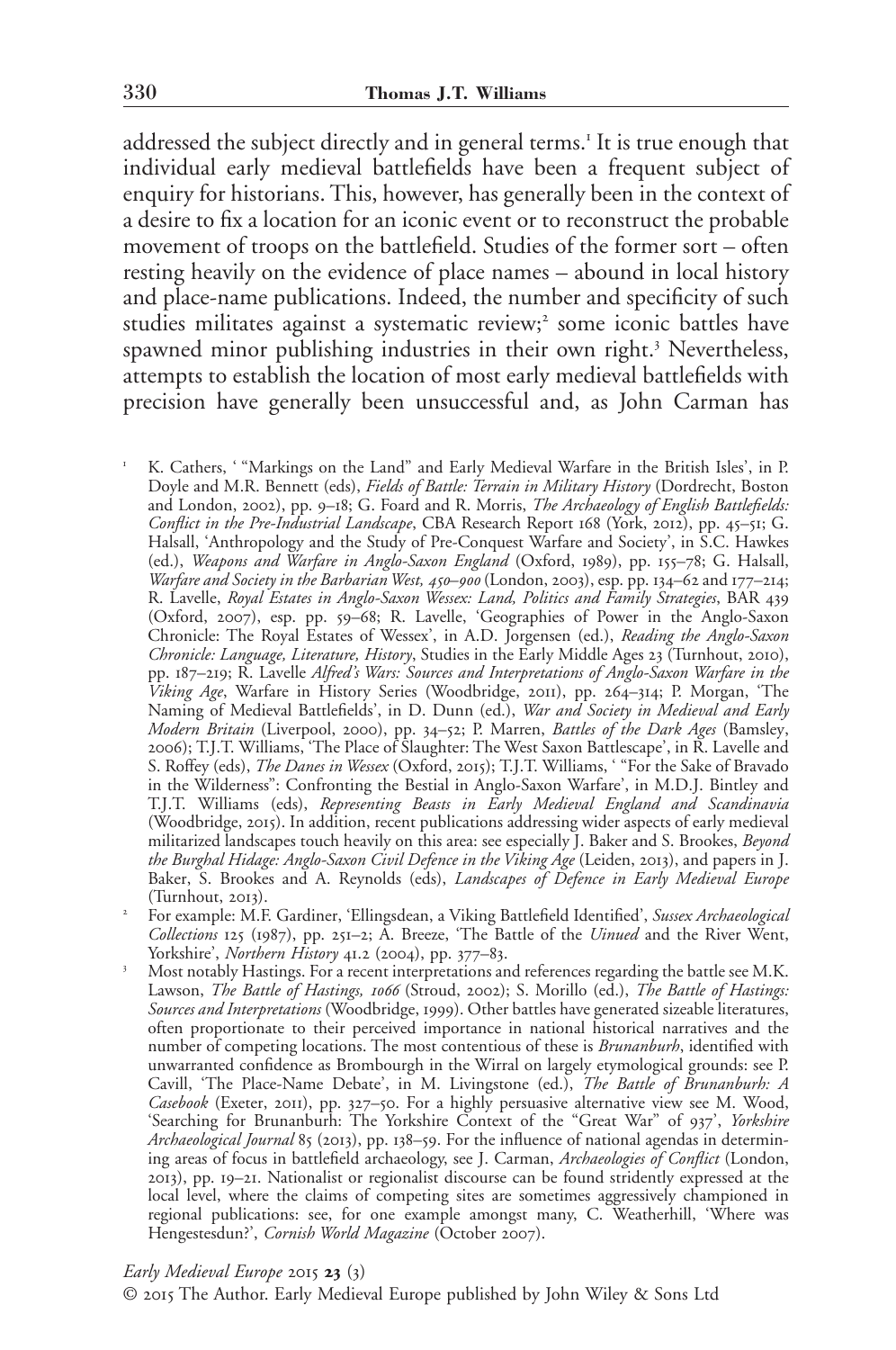recently pointed out, the nature of enquiry has long been dictated by the preoccupations of military historians, arguably arresting the development of battlefield archaeology as an independent sub-discipline.<sup>4</sup>

The last twenty-five years have seen huge advances made in the way that battlefields can be recorded and understood through archaeological techniques, but these methods have only recently been accepted as a useful complement to traditional military history. Only since 2012 has English Heritage formally included archaeological approaches in the selection guidance for designating sites for the *English Heritage Register of Historic Battlefields*. <sup>5</sup> The seminal work combining historical and archaeological approaches to battlefields was undertaken in the late 1980s at the Little Bighorn,<sup>6</sup> but these techniques have not so far been applied successfully to any early medieval battlefield – a situation that arises in part from the difficulties in securely identifying battlefields of the period to the degree of precision that the techniques of the archaeological method demand.<sup>7</sup> Of the forty-three battlefields that English Heritage has included on its register, only three date from before 1100. Two of these – Hastings and Stamford Bridge – are from the same year (1066). The other is the battle of Maldon (991). The Battlefields Trust is slightly less pessimistic, and its register includes an additional two early medieval battlefields.<sup>8</sup> One of these is another from 1066 (the controversial site of the Battle of Fulford),<sup>9</sup> the other is the endlessly contested location of the Battle of Brunanburh.<sup>10</sup> Other battles of the period are represented as dots on a map, without names, dates or any other information (or even an indication of whether the map is a comprehensive representation of the number of early medieval battlefields).<sup>11</sup>

This picture has recently been clarified to a great extent by Glenn Foard and Richard Morris's review of English battlefields, which enu-

<sup>4</sup> Carman, *Archaeologies of Conflict*, pp. <sup>15</sup>–16. <sup>5</sup> English Heritage, *Designation Selection Guide: Battlefields* (2012), available online at <sup>&</sup>lt;[https://](https://content.historicengland.org.uk/images-books/publications/dsg-battlefields/battlefields-sg.pdf/) [content.historicengland.org.uk/images-books/publications/dsg-battlefields/battlefields-sg.pdf/](https://content.historicengland.org.uk/images-books/publications/dsg-battlefields/battlefields-sg.pdf/) > [accessed 4 April 2015]; for criticism of English Heritage for its slow uptake of archaeological investigation in relation to historic battlefields, see G. Foard, 'The Archaeology of Attack: Battles and Sieges of the English Civil War', in P. Freeman and A. Pollard (eds), *Fields of*

*Conflict: Progress and Prospect in Battlefield Archaeology*, BAR <sup>958</sup> (2001), pp. <sup>87</sup>–104. <sup>6</sup> D. Scott, R.A. Fox, M.A. Connor and D. Harmon (eds), *Archaeological Perspectives on the Battle of the Little Bighorn* (Oklahoma City, 1989). For on overview of how these techniques have been applied in English battlefields – particularly of the late medieval and early modern periods – see<br>Foard and Morris, *The Archaeology of English Battlefields*.

Foard and Morris, *The Archaeology of English Battlefields*, pp. 45–51.<br>
<sup>8</sup> The Battlefields Trust', <<http://battlefieldstrust.com/>> [accessed 4 April 2015].<br>
<sup>9</sup> Battle of Fulford', <<http://www.battleoffulford.org.uk/>> [ <[http://www.battlefieldstrust.com/resource-centre/mediapopup.asp?mediaid](http://www.battlefieldstrust.com/resource-centre/mediapopup.asp?mediaid=312)=312> [accessed 4 April 2015].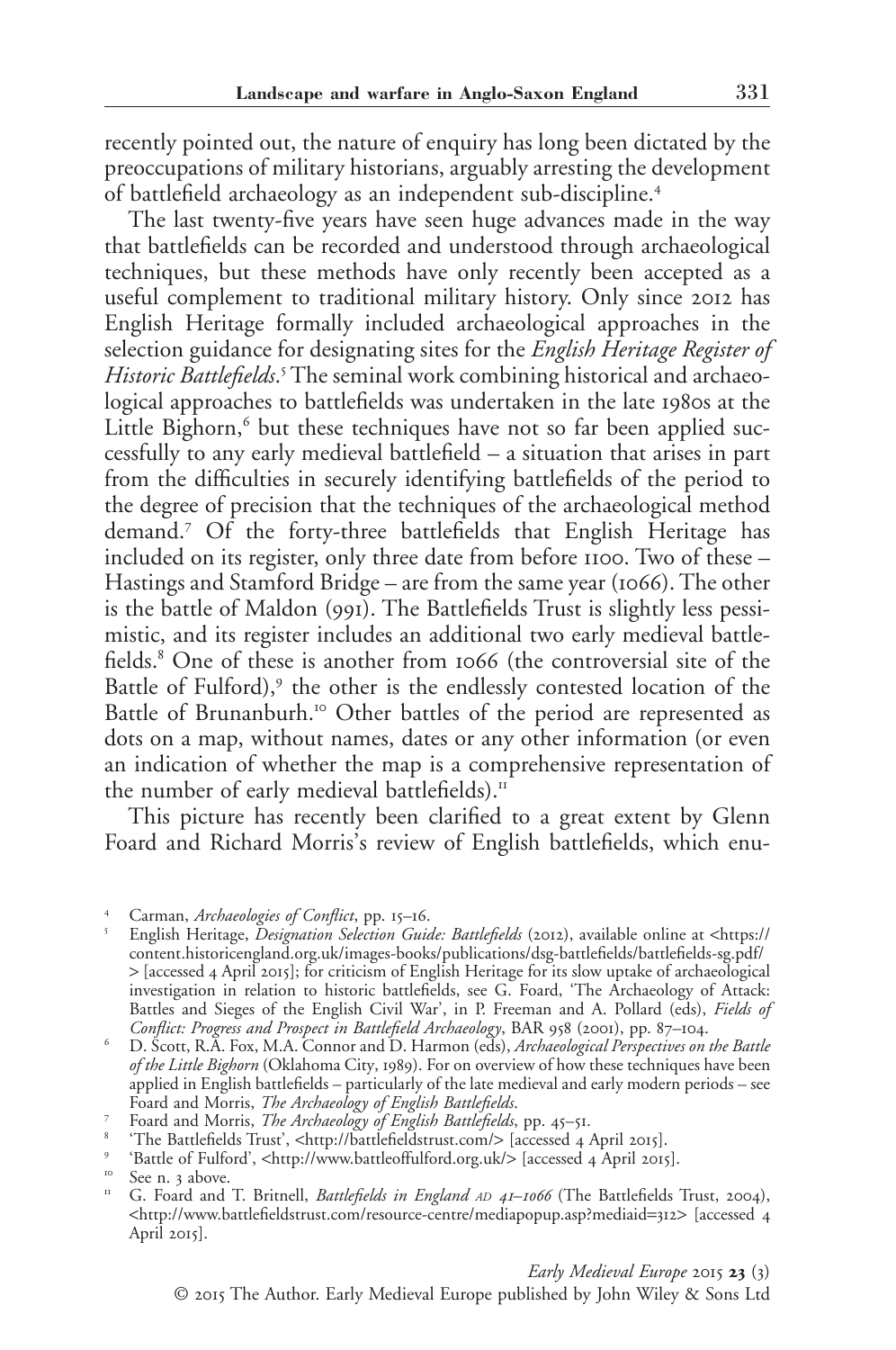merates conflict at the supra-regional level and offers a fairly pessimistic assessment of the potential for future research in the field.<sup>12</sup> Moreover, degradation of the archaeology of such places through development, failures in the protection legislation and unscrupulous metal-detectoring, means that the potential to fruitfully apply the approaches of battlefield archaeology is ever diminishing.<sup>13</sup> This means not only that the unrecorded evidence from the handful of locatable sites is under constant threat, but also that the likelihood of identifying battlefields described in documentary sources from their archaeological signature is also diminishing; a gloomy prognosis for future study. So far, only the late medieval battlefields at Towton and Bosworth have shown themselves amenable to the sort of detailed investigation pioneered in the USA and applied by Glenn Foard to the civil war battlefields at Naseby and elsewhere.<sup>14</sup>

Various archaeological remains can be used to suggest traces of past conflict: in particular, bones showing weapon trauma, defensive structures, and material remains of battlefield technology. Mags McCartney has also suggested that these categories can be added to with a subtle reading of site morphology – looking for what he calls 'traces of fear' in the social organization of past societies that might reveal the presence or threat of aggression.<sup>15</sup> The latter raises some interesting issues, especially for the changing layout of Anglo-Saxon *burhs*, settlements and manorial enclosures.<sup>16</sup> The other three categories of archaeology have all left their traces in early medieval Britain, but rarely in ways that help to locate landscapes of battle. As Andrew Reynolds succinctly puts it, 'Such remains, both monumental and artefactual, represent direct evidence for militarized society, yet they do not (necessarily) explicitly indicate actual  $\text{conflict}$ <sup>17</sup>

#### *Early Medieval Europe* 2015 **23** (3)

<sup>&</sup>lt;sup>12</sup> Foard and Morris, *The Archaeology of English Battlefields*, pp. 45–7.<br><sup>13</sup> Several chapters address this theme in Freeman and Pollard (eds), *Fields of Conflict*. See esp. P. Freeman, 'Introduction: Issues Concerning the Archaeology of Battlefields', pp. 1–10; Foard, 'The Archaeology of Attack', pp. 87–104; J. Coulston, 'The Archaeology of Roman Conflict', pp. 23–50. New planning legislation introduced in the UK from 2012 will also have an impact. It is uncertain at this early stage what that impact might be, but see *Papers from the Institute of*

<sup>&</sup>lt;sup>14</sup> Foard and Morris, *The Archaeology of English Battlefields*, pp. 81–96.<br><sup>15</sup> M. McCartney, 'Finding Fear in the Iron Age of Southern France', in T. Pollard and I. Banks (eds), *War and Sacrifice: Studies in the Archaeology of Conflict* (Leiden and Boston, 2007), pp.

<sup>99</sup>–118. <sup>16</sup> See for example M. Shapland, *Buildings of Secular and Religious Lordship: Anglo-Saxon Towernave Churches*, Ph.D. thesis, University College London (2013); and various papers in J. Baker, S. Brookes and A. Reynolds (eds), *Landscapes of Defence in Early Medieval Europe* (Turnhout, 2013). See also T.J.T. Williams, 'The Place of Slaughter', for the role of heroic ideology in

determining the use of defensive structures.<br><sup>17</sup> A. Reynolds, 'Archaeological Correlates for Anglo-Saxon Military Activity in Comparative Perspective', in Baker *et al*. (eds), *Landscapes of Defence*.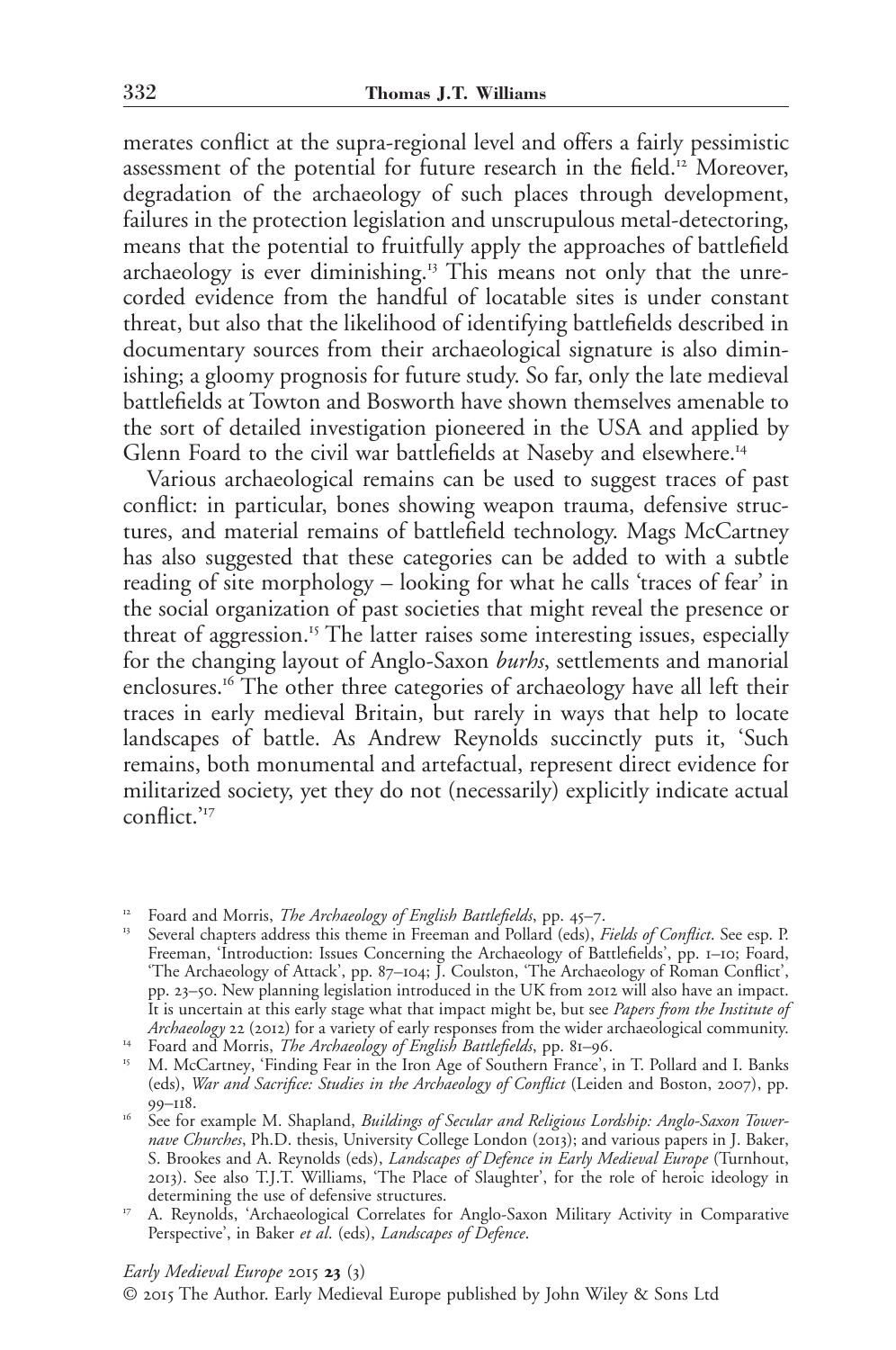Whilst the archaeology that could be used to locate and identify conflict is largely absent, warfare looms large in the chronicles and histories that survive from the early medieval period. However, whilst written accounts of the period often provide information about the protagonists and associate the battle with a place name, information about the nature and conduct of warfare is rare and a relatively small amount of it before the ninth century seems to be contemporary with the events described.<sup>18</sup> Even when accounts are elaborated at greater length (take for example the poetic treatment of the battle of Maldon or Asser's description of the battle of Ashdown), they are made problematic by the use of literary devices, traditional motifs and archaic references – often drawing on a Roman military vocabulary that had long passed out of everyday use.<sup>19</sup> Equally sparse is the sort of topographical, strategic and logistical detail that might make early medieval battlefields more readily identifiable. Moreover, problems with the sources mean that even when a place might be identifiable through a place name, it is not always clear that the event described did in fact occur at the place recorded. A famous example is the battle of Maldon (991) which, were it not for the independently surviving poem describing the battle, might be assumed to have taken place at the *burh* mentioned in the *Anglo-Saxon Chronicle* rather than on the shores of the Blackwater estuary where it is now generally agreed to have occurred – at some remove from the fortified town.<sup>20</sup>

## **A way forward?**

Given these conditions, one might be forgiven for abandoning the study of early medieval conflict landscapes as a lost cause. However, by considering sites of conflict in relation to their wider landscape settings and the symbolic associations of topographical and man-made features, it may be possible to find a way forward. Typically, approaches that have considered the relationship of warfare to landscape have done so in the shadow of the military historical/geographical tradition that has its roots in post-Enlightenment efforts to establish a theory of warfare in line with the

*Early Medieval Europe* 2015 **23** (3)

<sup>18</sup> *The Anglo-Saxon Chronicles*, ed. M. Swanton, <sup>2</sup>nd edn (London, <sup>2001</sup>) p. xviii. <sup>19</sup> Halsall, *Warfare and Society*, pp. <sup>177</sup>–8; Lavelle, *Alfred's Wars*, pp. <sup>269</sup>–73; R. Abels and S. Morillo, 'A Lying Legacy? A Preliminary Discussion of Images of Antiquity and Altered Reality<br>in Medieval Military History', Journal of Medieval Military History 5 (2005), pp. 1–13.

<sup>&</sup>lt;sup>20</sup> Located convincingly at Northey Island, Essex. G. Petty and S. Petty, 'A Geological Reconstruction of the Site of the Battle of Maldon', in J. Cooper (ed.), *The Battle of Maldon: Fiction and Fact* (London, 1993), pp. 159–70; J. McN. Dodgson, 'The Site of the Battle of Maldon', in D. Scragg (ed.), *The Battle of Maldon AD 991* (Oxford, 1991); for avoidance of the *burh* see Lavelle, *Alfred's Wars*, pp. 250–1 and T.J.T. Williams, 'The Place of Slaughter'.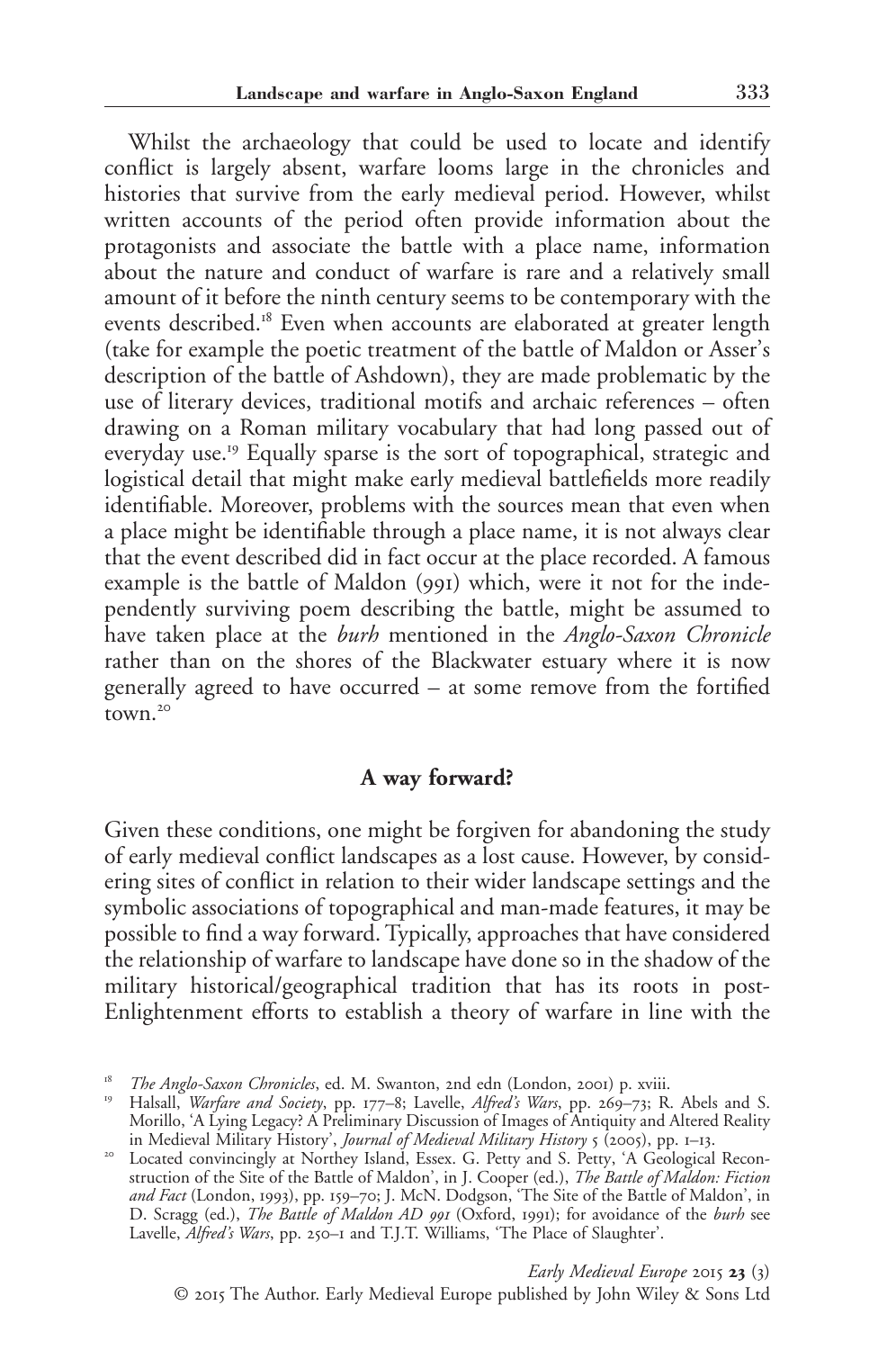principles of scientific rationalism.<sup>21</sup> The concept of landscape as 'terrain' – a passive object to be used or overcome in response to pragmatic strategic, tactical and logistical concerns – is central to this way of thinking, and has been enormously influential.<sup>22</sup> The ahistorical bias implicit in this approach has been justified (and compounded) by frequent recourse to the concept of 'Inherent Military Probability' (IMP), a principle popularized by the military historian Alfred Burne,<sup>23</sup> which attempts to get around the problems of applying modern military precepts to the past by postulating that commanders behave according to universal laws of rational military behaviour. The questionable basis on which this theory rests can be summarized as follows:

- 1. IMP assumes that all commanders everywhere are equally competent, have received similar or equivalent training, and that effective command and control structures have been present or effective in all armies at all times.
- 2. It denies the influence of culturally specific rituals and taboos around the appropriate conduct of warfare and/or perceptions of the landscape.
- 3. It requires no corroborating archaeological or historical evidence.

In many cases, IMP has served as a means by which historians who have received military training (a sizeable constituency throughout the twentieth century) have sought to legitimize assumptions made on the basis of their own experience rather than on a foundation of primary evidence. Although rarely applied explicitly, its influence can be felt in a number of works dealing with early medieval conflict landscapes. Kerry Cathers, for example, makes a good number of salient points in a chapter that seeks to explain the monumental correlates for battlefields identified by Guy Halsall,<sup>24</sup> especially in recognizing that battles had to be fought by agreement and in places known to the combatants (the image of the frustrated warlord leading his tired men aimlessly around the landscape in search of a fight is quickly and rightly dismissed). However, when she asserts that 'it is unlikely that military commanders would prefer a site with religious or supernatural connections if it were not a suitable battle-

#### *Early Medieval Europe* 2015 **23** (3)

<sup>&</sup>lt;sup>21</sup> Most influential has been the early nineteenth-century view of Carl von Clausewitz, written in the aftermath of the Napoleonic wars and published posthumously in 1832. C. von Clausewitz, *On War* (1832), ed. and trans. M. Howard and P. Paret, rev. edn (Princeton, 1984), pp. 348–9: 'Geography and ground can influence military operations in three ways: as an obstacle to the

approach, as an impediment to visibility of Pre-Conquest Warfare'; T.J.T. Williams, 'The Place of Slaughter'.

<sup>&</sup>lt;sup>23</sup> A.H. Burne, *The Battlefields of England* (London, 1950), and *More Battlefields of England* (London, <sup>1953</sup>). <sup>24</sup> Cathers, 'Markings on the Land'; Halsall, 'Anthropology and the Study of Pre-Conquest

Warfare'.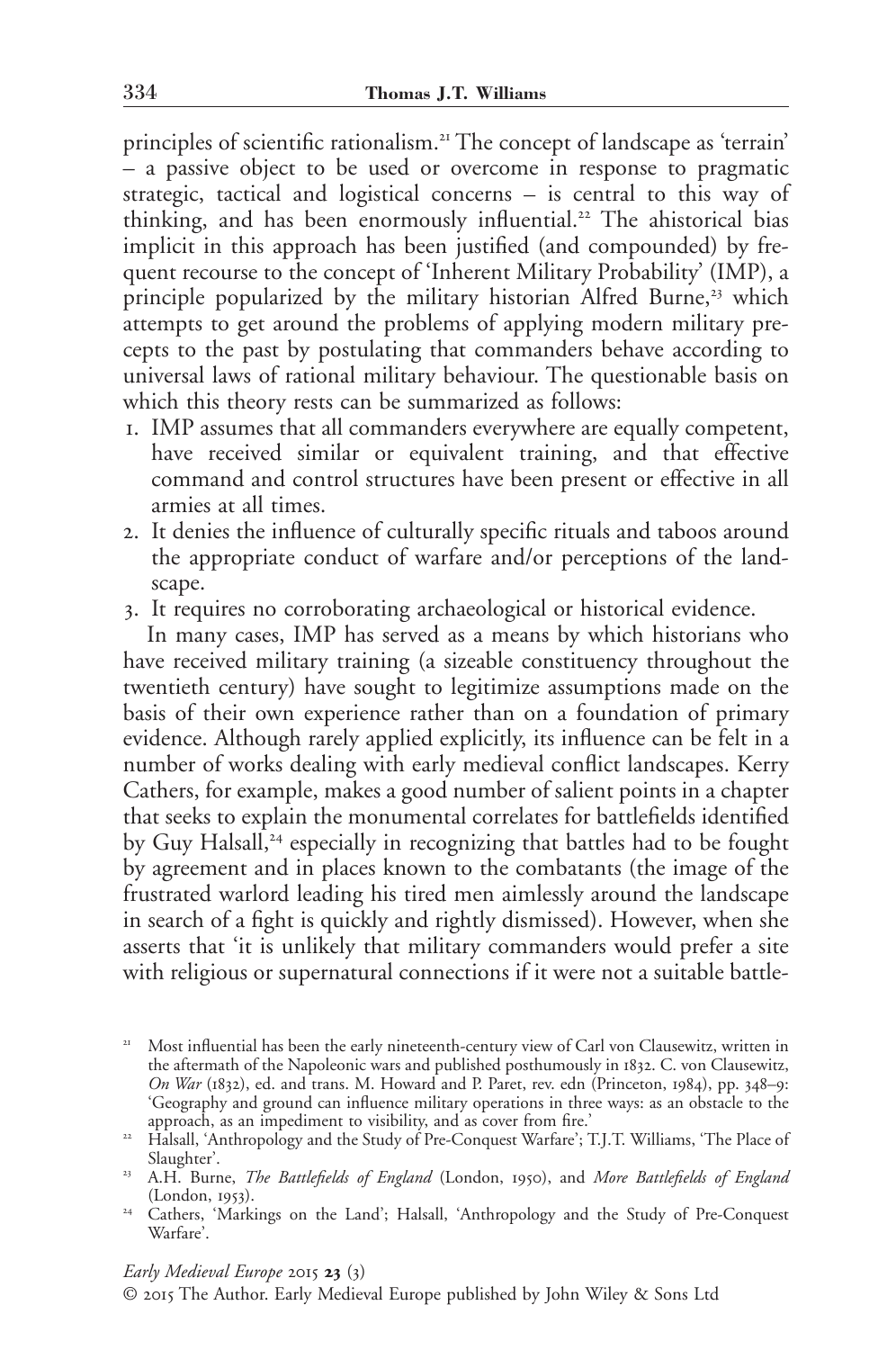site, over another location which was more suited to battle', or that to suggest that roads, fords and monuments could be included as part of a battlefield is 'arguing contrary to common sense', a fatal epistemological bias is introduced.<sup>25</sup> The precise factors that may have made a battle site 'suitable' cannot be assumed from a modern rationalistic perspective – that they might include religious or supernatural considerations is, moreover, highly probable given what else is now believed about perceptions of the landscape in early medieval society.<sup>26</sup> Likewise, what may have constituted 'common sense' between the fifth and eleventh centuries was based on a radically different (and changing, contradictory and heterogeneous) stock of cultural assumptions: this was, after all, a society that believed in the efficacy of judicial ordeal as a means of establishing criminal guilt.<sup>27</sup>

It would be wrong to deny any element of shared humanity with the members of past societies: early medieval warriors got hungry, preferred to sleep indoors when they could and – all other things being equal – scorned the cross-country hike through moor, fen and fastness when dry and well-trodden paths were available. To suggest otherwise would be absurd, and it is for this reason that it remains imperative to consider the location of conflict sites in relation to wider military networks: muster sites, communication networks, signalling systems, fortified places. However, it is also important to recognize with John Carman that 'battlefields are carefully chosen and necessarily reflect attitudes to the appropriateness of the use of space for particular functions' – not merely a rehearsal of prosaic assumptions about military probability, but a complex relationship of social, political and cosmological ideas.<sup>28</sup> This is essentially to argue that the study of early medieval battlefields should sit

<sup>&</sup>lt;sup>25</sup> Cathers, 'Markings on the Land', pp. 14–15.<br><sup>26</sup> See for example S. Brink, 'Mythologising Landscape: Place and Space of Cult and Myth', in M. Stausberg (ed.), *Kontinuitaten und Bruche in der Religiongeschichte. Festchrift fur Anders Hultgard zu seinem 65. Geburtstag am 23. 12.* (Berlin, 2001), pp. 76–112; S. Semple, *Perceptions of the Prehistoric in Anglo-Saxon England: Religion, Ritual, and Rulership in the Landscape* (Oxford, 2013); H. Williams, *Death and Memory in Early Medieval Britain* (Cambridge, 2006); A. Reynolds, *Anglo-Saxon Deviant Burial Customs* (Oxford, 2009); E. Thäte, *Monuments and Minds. Monument Re-use in Scandinavia in the Second Half of the First Millennium AD* (Lund, 2007).<br><sup>27</sup> This is a point on which Halsall, unlike Cathers, is perfectly clear: 'the early medieval mind was

profoundly different from the modern. This was a world which believed in miracles and that God was active in the world. When commanders had their troops fast, or carry out ordeals before campaigns and battles, this was not mere credulity or something done for show. Nor was it cynical manipulation of their troops gullibility; this was a serious matter' (Halsall, *Warfare and Society*, p. 7). For a succinct summary of the ordeal in Anglo-Saxon England see D. Rollason, 'Ordeal', in J. Blair, S. Keynes and D. Scragg (eds), *The Blackwell Encyclopaedia of*

*Anglo-Saxon England*, <sup>8</sup>th edn (Oxford, <sup>2008</sup>), pp. <sup>345</sup>–6. <sup>28</sup> J. Carman, 'Bloody Meadows: The Place of Battle', in S. Tarlow and S. West (eds), *The Familiar Past? Archaeologies of Later Historical Britain* (London, 1999), p. 237.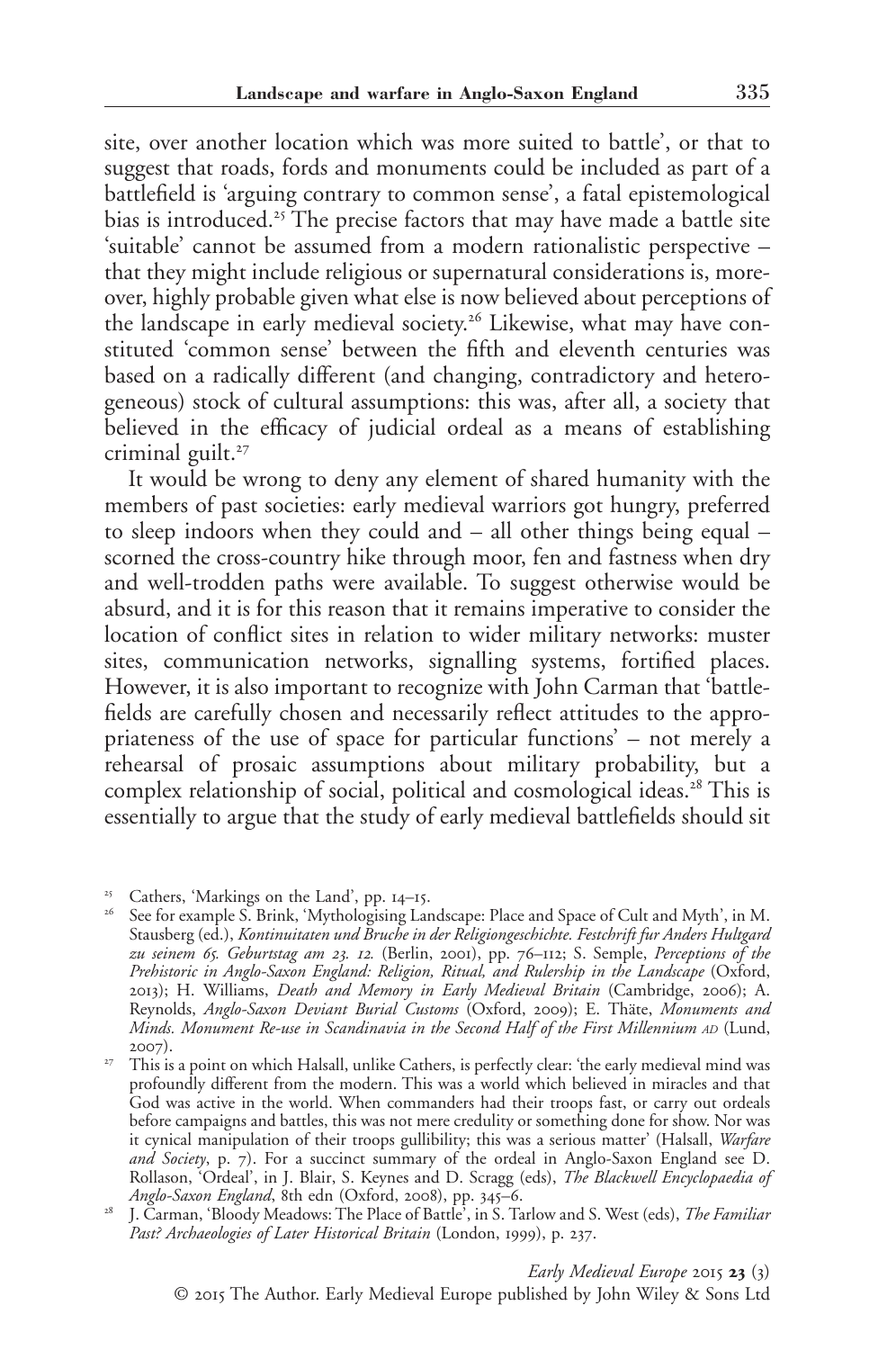alongside other modern approaches to medieval landscapes and monuments, not least the reframing of debates relating to the later medieval castle where theoretical approaches to the symbolic use of space are significantly advanced in comparison to contemporary battlefield studies.<sup>29</sup>

Such a method has the potential to draw on comparable approaches to warfare in other disciplines, most notably in anthropology, prehistoric archaeology and geography. Drawing on the writings of Hegel, the cultural geographer Michael J. Shapiro has framed an important distinction between what he describes as the two 'faces' of warfare. The first of these is the visible face, the face that is presented by politicians and historians to show warfare as 'an instrument of state policy': 'Instrumental and rationalistic talk links the features of war with enduring projects of the state: maintaining security, clearing spaces for effective and vital functioning, meeting obligations to friends, and so on.' <sup>30</sup> It is this face, with some notable exceptions, that has received most attention from those writing on the subject of early medieval warfare, in particular the ways in which it can be linked to the development of social and civic institutions and the implementation of organized systems of civil defence.<sup>31</sup>

The second face is ontological, concerned with the identity of the war-making group. It uses violence as a communicative strategy to build meaning within the self-group, to express and delimit values and ideas, and to share these ideas with others. In other words, warfare functions – on one level – as semiotic exchange, and a number of other writers have similarly emphasized the communicative, performative qualities of

<sup>29</sup> See D. Stocker, 'The Shadow of the General's Armchair', *Archaeological Journal* 149 (1992), pp. 415–20, for an important salvo in the 'revisionist' approach to castles. This review paper helped to firmly establish the position, long advanced by historians such as Charles Coulson, that the castle should not be seen as exclusively, or even primarily, shaped by military functionalism, but rather that in form, location and landscape context these ostensibly militarized places were contingent on a variety of cross-cutting social, religious, economic and ideological realities. See, in particular, O. Creighton, *Castles and Landscapes: Power, Community and Fortification in Medieval England*, Studies in the Archaeology of Medieval Europe, 2nd edn (New York, 2005); C. Coulson, 'Structural Symbolism in Medieval Castle Architecture', *Journal of the British Archaeological Association* 132 (1979), pp. 73–90 and *Castles in Medieval Society* (Oxford, 2003); and for a recent recapitulation of the prevailing view and avenues for future research, see O. Creighton and R. Liddiard, 'Fighting Yesterday's Battle: Beyond War or Status in Castle Studies', *Medieval Archaeology* 52 (2008), pp. 161–9. The idea advanced here goes further, in that it suggests that even undeniably martial activity should not be seen exclusively in the light of military functionalism, and that the place of battle can – like the castle – similarly reflect a range

<sup>30</sup> M.J. Shapiro, *Violent Cartographies: Mapping Cultures of War* (Minneapolis, 1997), p. 47.<br><sup>31</sup> This has largely centred on military obligation and organization in the context of an increasingly centralized monarchical system: see, in particular, C. Warren Hollister, *Anglo-Saxon Military Institutions on the Eve of the Norman Conquest* (Oxford, 1962); and R.P. Abels, *Lordship and Military Obligation in Anglo-Saxon England* (Berkeley, 1988). For a recent and thorough survey of the relevant literature, see Lavelle, *Alfred's Wars*, pp. 47–140.

#### *Early Medieval Europe* 2015 **23** (3)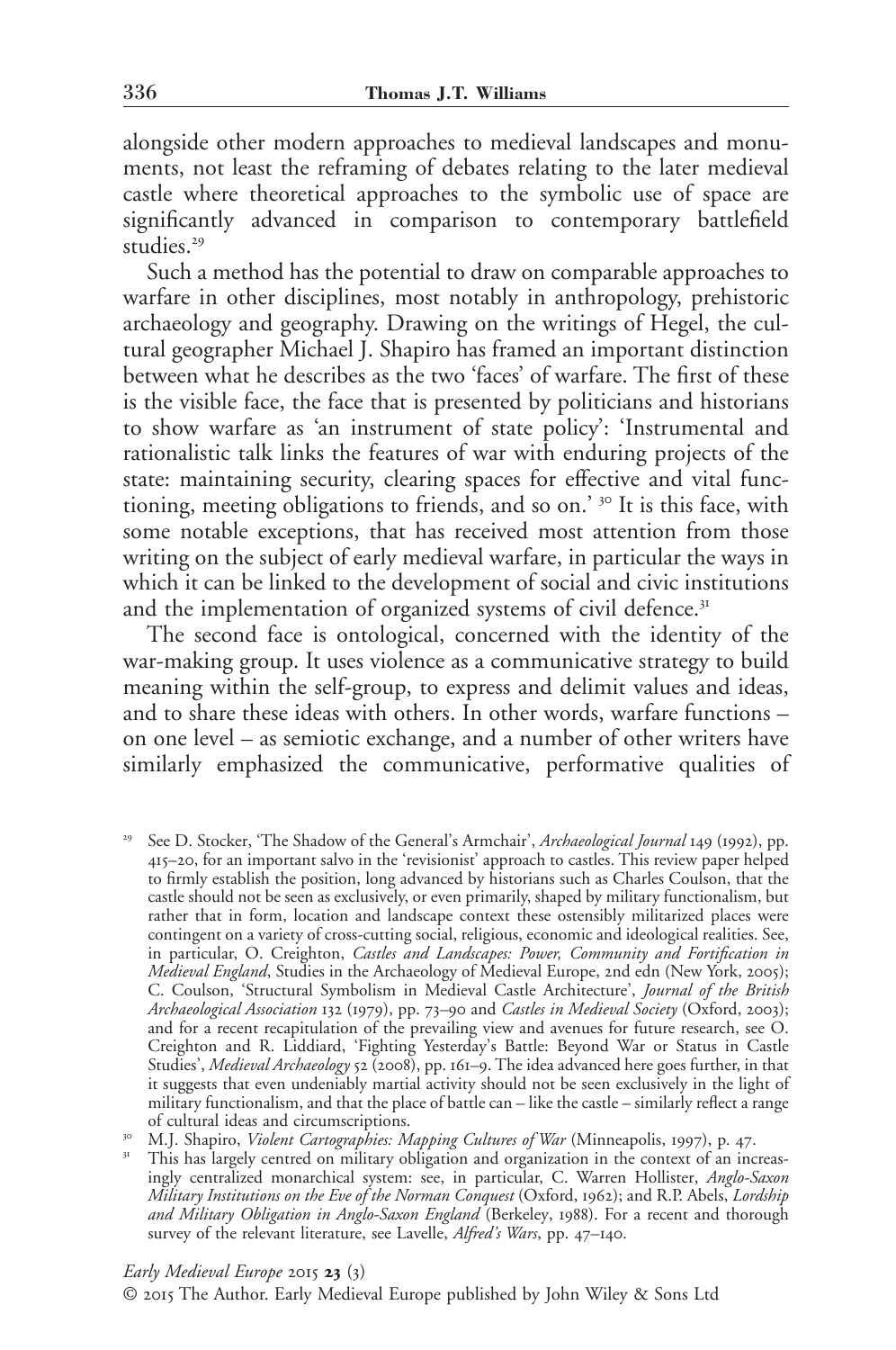warfare and violence.<sup>32</sup> In order to apprehend this 'second face', Shapiro suggests that the semiotic function of violence can be sought in so-called 'structures of expression' – the ways in which a society conducts and presents itself in war.<sup>33</sup> The places that were considered appropriate to warfare – as glimpsed through the evidence of place names and the circumstantial details of battle – can be thought of precisely as a 'structure of expression' with the potential to reveal wider social attitudes to the practice of violence. Indeed, this has been the underlying theoretical basis for Carman's diachronic study of conflict landscapes.<sup>34</sup>

Seen from these perspectives, early medieval traditions that describe a disproportionate number of battles fought at places that – for example – imply the existence of ancient monuments or ancestral memorials, take on a profound significance for understanding how early medieval societies in Britain thought about the conceptual relationship between landscape and warfare. In the study alluded to above, Guy Halsall has pointed out that, of twenty-eight battlefields named in written sources and dated between 600 and 850 (excluding Viking raids and civil wars), almost all can be placed at ancient monuments and/or water crossings on the evidence of the documentary record.<sup>35</sup> More recently, Ryan Lavelle has demonstrated the relationship of battle sites with the political geography of later Anglo-Saxon Wessex.<sup>36</sup> Whilst these tendencies can be understood in the light of strategic and organizational considerations, the specific choice of places associated with antiquity, boundaries and royal identity points towards an engagement with other symbolic associations.<sup>37</sup> The success of these studies in associating conflict with clearly differentiated landscape settings and their semiotic content provide a partial model for a more comprehensive analysis of the available evidence.

*Early Medieval Europe* 2015 **23** (3)

<sup>32</sup> See, for example, D. Riches, 'The Phenomenon of Violence', in D. Riches (ed.), *The Anthropology of Violence* (Oxford and New York, 1986), pp. 1–27; J. Abbink, 'Preface: Violation and Violence as Cultural Phenomena', in G. Aijmer and J. Abbink (eds), *Meanings of Violence: A Cross Cultural Perspective* (Oxford and New York, 2000), pp. xi–xvii; A. Blok, 'The Enigma of Senseless Violence', in Aijmer and Abbink (eds), *Meanings of Violence*, pp. 23–38; I. Armit, C. Knüsel, J. Robb and R. Schulting, 'Warfare and Violence in Prehistoric Europe: An Introduction', in T. Pollard and I. Banks (eds), *War and Sacrifice: Studies in the Archaeology of Conflict*

<sup>&</sup>lt;sup>33</sup> Shapiro, *Violent Cartographies*, p. 47.<br><sup>34</sup> See, in particular, Carman, 'Bloody Meadows', and J. Carman and P. Carman, *Bloody Meadows:*<br>*Investigating Landscapes of Battle* (Stroud, 2006).

<sup>&</sup>lt;sup>35</sup> Halsall, 'Anthropology and the Study of Pre-Conquest Warfare', p. 166, Fig. 11.4. See also Halsall, *Warfare and Society*, ch. 7 ('Campaigning'), pp. 143–62.<br><sup>36</sup> Lavelle, *Royal Estates in Anglo-Saxon Wessex*; Lavelle, 'Geographies of Power in the Anglo-Saxon

Chronicle'. <sup>37</sup> T.J.T. Williams, 'The Place of Slaughter'.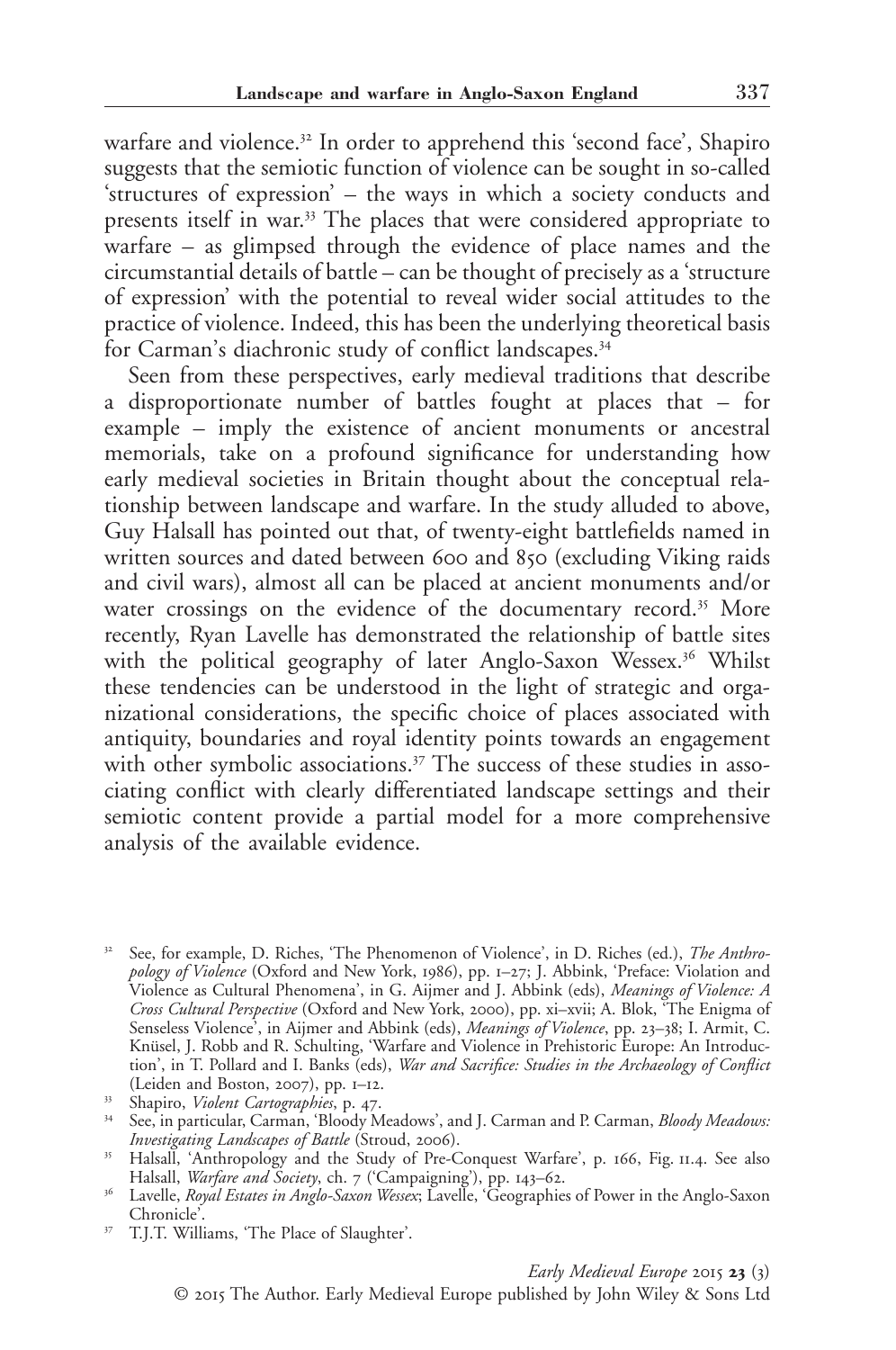However, as Aliki Pantos incisively demonstrates in relation to the investigation of assembly sites,<sup>38</sup> problems arise in relying exclusively on toponymic and documentary evidence. A place name may, in fact, conceal more than it illuminates concerning the characteristics of a location. The example of Bradford-upon-Avon in this regard is instructive. The site of a battle recorded in the *Anglo-Saxon Chronicle* under the year 652, Bradford might be included in Halsall's list of conflicts at 'water-crossings'.<sup>39</sup> The *Chronicle* entry is exceptionally tight-lipped, even for this famously laconic document: 'Cenwalh fought' is all that the scribe saw fit to relate – even the object of Cenwalh's belligerence goes unidentified. The written evidence alone does not permit of any further analysis. However, investigation of the wider landscape reveals that Bradford-on-Avon was the site of a Roman settlement, an iron-age hill fort and an eighth-century monastic foundation.<sup>40</sup> Some of these may have coloured the choice of the location as an appropriate theatre of war – whether by Cenwalh and his foes in 652, or by an unknown West Saxon scribe in the ninth century – and the investigation of wider battlefield environments can therefore furnish a great deal of additional relevant data.

As Foard and Morris recognize, a substantial number of early medieval conflicts can be located on a broad, sub-regional basis (generally too broad, in fact, to be useful in the context of the current research agendas and methodologies of battlefield archaeology).<sup>41</sup> However, as John Baker and Stuart Brookes have recently demonstrated, an approach that combines the evidence of place names with the wider traces of militarism in the landscape can go a long way towards reconstructing historical systems of civil defence.<sup>42</sup> Battlefields naturally sit within or in relation to those systems,<sup>43</sup> and are amenable to investigation through similar data sets. It is proposed that through combining an understanding of the militarized landscape with a close reading of the wider historical context and the

- <sup>38</sup> A. Pantos, 'The Location and Form of Anglo-Saxon Assembly-places: Some "Moot Points" ', in A. Pantos and S.J. Semple (eds), *Assembly Places and Practices in Medieval Europe* (Dublin, 2004), pp. 151–80, at p. 158: 'Failure to distinguish between the sites of assemblies and their names in attempts to classify and interpret assembly-places can thus have problematic consequences, keeping together examples which, though similar in name, are physically very differ-<br>ent, while obscuring useful comparisons between sites which differ in "name-type".'
- <sup>39</sup> Halsall, 'Anthropology and the Study of Pre-Conquest Warfare', pp. 165–7.<br><sup>40</sup> The sequence of habitation is, however, less than clear. For the dating of the church of St
- Lawrence, which is thought to include part of the early monastic church, see the monument's entry on Historic England's PastScape website: <[http://www.pastscape.org.uk/hob.aspx?](http://www.pastscape.org.uk/hob.aspx?hob_id=208138) [hob\\_id](http://www.pastscape.org.uk/hob.aspx?hob_id=208138)=208138> [accessed 4 April 2015]; and J. Haslam, 'The Towns of Wiltshire', in J. Haslam (ed.), *Anglo-Saxon Towns in Southern England* (Chichester, 1984), pp. 87–148, at pp. 90–4. See
- Foard and Morris, The Archaeology of English Battlefields, pp. 49–52.<br><sup>42</sup> Baker and Brookes, *Beyond the Burghal Hidage*.<br><sup>43</sup> Baker and Brookes, *Beyond the Burghal Hidage*, pp. 199–209.
- 
- 

#### *Early Medieval Europe* 2015 **23** (3)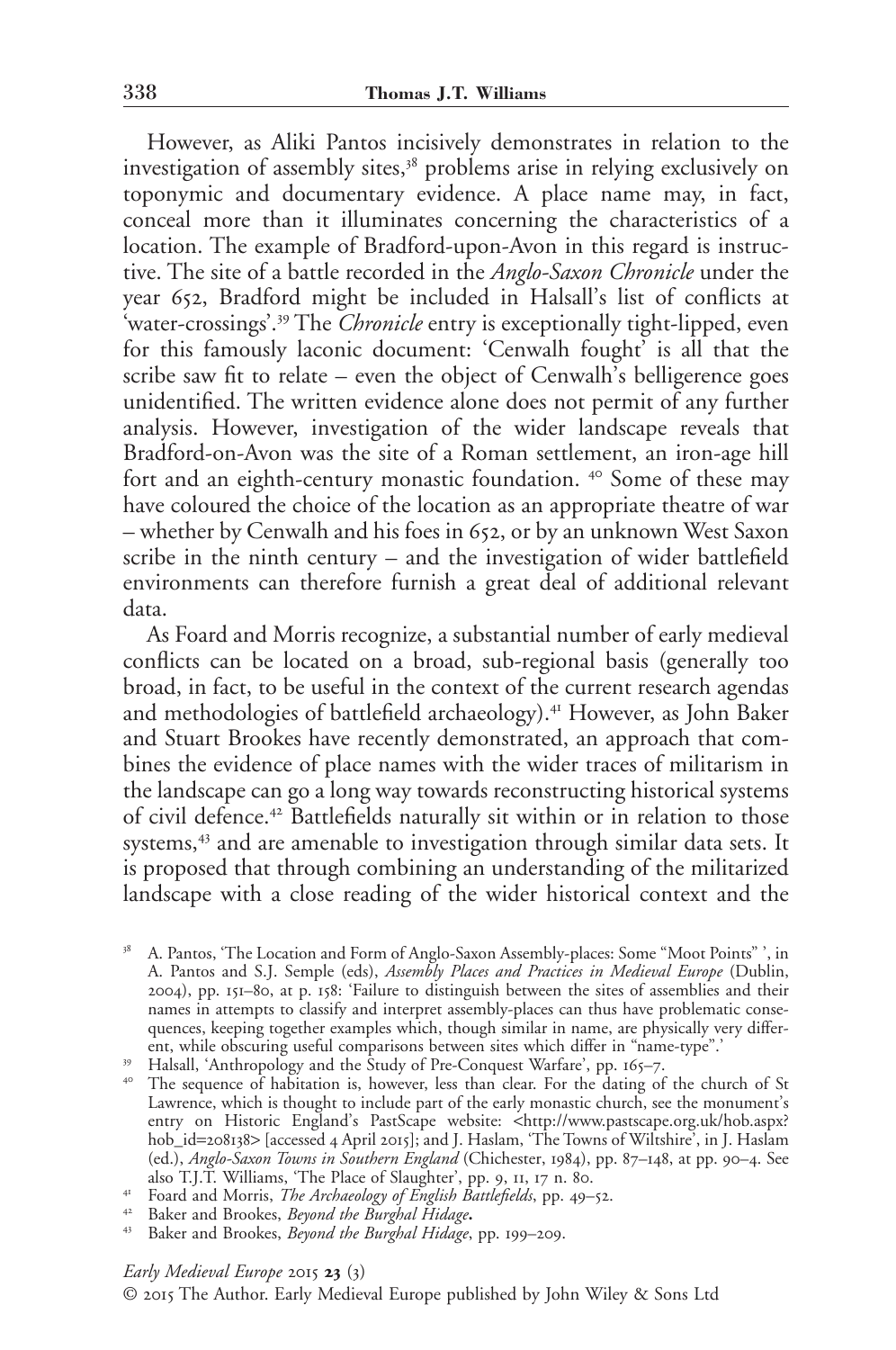evidence of place names, a number of desirable research outcomes can be generated – not least the provision of a sophisticated toolkit for identifying battle sites where etymological analysis alone has failed to convince or has thrown up multiple competing sites.<sup>44</sup> In addition, research carried out along these lines across a large number of conflict sites has the potential to reveal why certain types of place figure more frequently than others in the documentary record and to identify the place of warfare in the organization of the early medieval landscape. On an individual level, as the following case study is intended to illustrate, the close study of individual conflict sites can reveal a great deal – not just about the landscape of civil defence or strategies of inter-polity aggression, but also about the ideas, attitudes and ideologies that underpinned the performance of violence in the early Middle Ages.

## **The battle at the Kennet in 1006**

## *Historical context*

The events of 1006 are recorded in the CDE manuscripts of the *Anglo-Saxon Chronicle* and are given here in translation:

Then when it came near to winter, the army travelled home, and after Martinmas the raiding-army came to its secure base in the Isle of Wight, and there provided themselves everywhere whatever they needed. And then towards midwinter they took themselves to their prepared depots, out through Hampshire, into Berkshire at Reading; and they did, in their custom, ignite their beacons as they travelled; and travelled then to Wallingford and scorched it all up; and then turned along Ashdown to Cwichelm's Barrow and there awaited the boasted threats, because it had often been said that if they sought out Cwichelm's Barrow they would never get to the sea. Then they turned homewards by another route. Then the army were assembled there at Kennet [*æt Cynete*], and there they joined battle; and the Danes soon brought that troop to flight, and afterwards carried their war-booty to the sea. There the people of Winchester could see the raiding-army,

<sup>44</sup> E.g. Brunanburh, Ashdown, Assandun, etc. See Foard and Morris, *The Archaeology of English Battlefields*, p. 45 for a tabulation of the multiplicity of possible battlefield locations. In 'Searching for Brunanburh' (n. 3 above), Michael Wood presents an exemplary study that highlights the limitations of a mono-disciplinary approach to battlefield studies. Wood also makes a persuasive case for identifying the site of Brunanburh with a location on the river Went, at a site with long continuity of use as an assembly and muster point in a highly militarized landscape.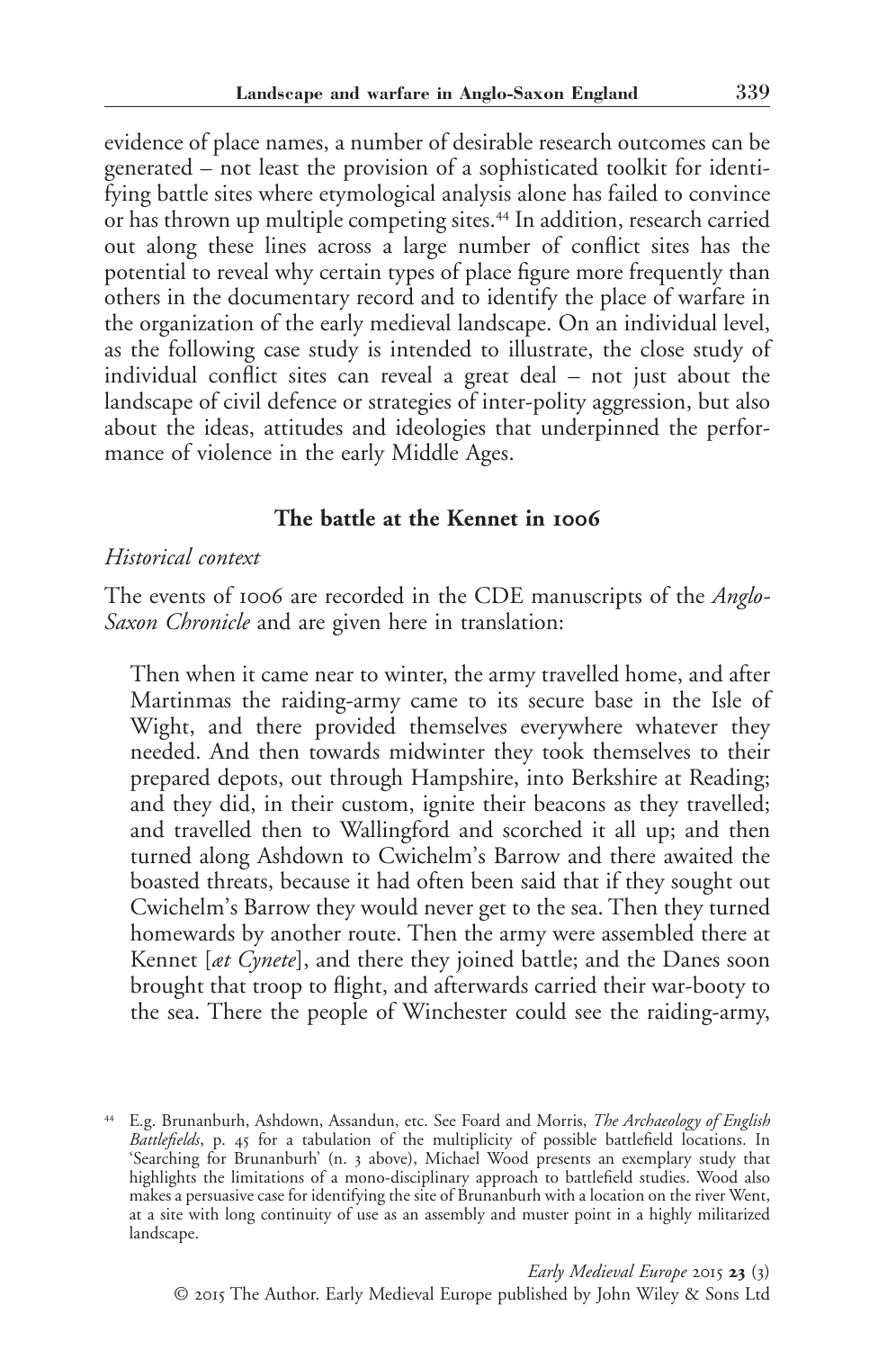proud and not timid, when they went by their gates to the sea and fetched themselves provisions and treasures from over 50 miles from the sea.<sup>45</sup>

This campaign came in the context of major raids undertaken from the 990s onward that exploited the apparent inability of the late Anglo-Saxon state to adequately defend itself from a resurgent threat from Scandinavian aggression across the North Sea, and which would ultimately result in the conquest of England by Swein Forkbeard in 1013 and then again in 1016 by his son, Cnut. On this occasion, the ability of the Viking army to range (relatively) unopposed for scores of miles inland may have been intended to hasten the payment of tribute by demonstrating the inadequacy of English civil defence. In the following year, the Viking army would receive a payment of 36,000 pounds from the English crown. However, the *Chronicle* account of 1006 is remarkable for several reasons. Firstly, it explicitly describes resistance offered by an Anglo-Saxon army during the course of the Viking march, which implies the existence of an effective system of mobilization. Secondly, it offers a unique record of attitudes relating to a named landscape feature that suggest an association between ideas about conflict and places of communal memory. Finally, the Viking route through Wessex suggests a deliberate manipulation of the associations of place that would have had maximum psychological impact for the harassed English population. Close investigation of the landscape – particularly of the probable location of the battle at the Kennet – can shed further light on the significance of all of these points, and suggest ways in which the conflict landscape of late Anglo-Saxon England can be further interpreted.

## *Topography and archaeology*

On the face of it, the battle at the Kennet is one of ten conflict sites in Wessex whose primary locational characteristic is the proximity to water – in this case the vicinity of the river Kennet, which has its origins in the Avebury region of Wiltshire. There is, however, sufficient documentary and circumstantial evidence to provide the battle with an unusually secure and investigable topography. Nick Baxter, in an unpublished article on the location, significance and historical context of the battle, has surveyed the evidence of tenth-century charters, and the associated chronicle account provided by John of Worcester, to locate the battle at

<sup>45</sup> *Anglo-Saxon Chronicle* [E], *s.a*. 1006; translation by Swanton, *The Anglo-Saxon Chronicles*, pp. 136–7, with minor modification by the author. Swanton translates *æt Cynete* as 'at the [river] Kennet'; in my view this is misleading and lacks textual authority, as outlined in the following paragraphs.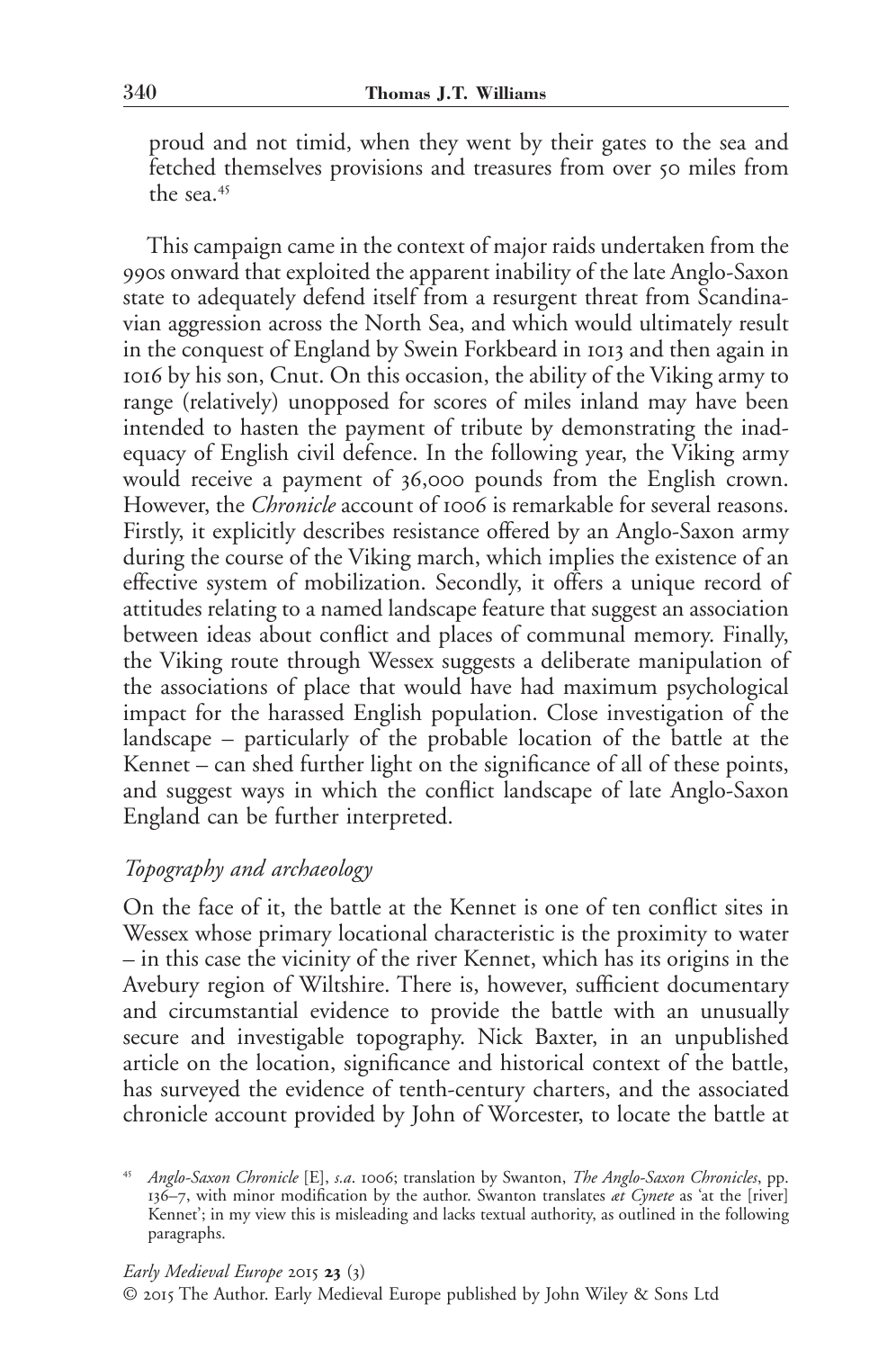the crossing of the river Kennet near the village of East Kennet.<sup>46</sup> In summary, this rests on the description of the battle as 'at' or 'next to' Kennet ('æt Cynete';<sup>47</sup> 'juxta Kenetan'<sup>48</sup>), with the implication that the references imply a specific place, rather than the river in general. Kennet (*Cynetan*) occurs as a place name in a 972 charter of Athelstan granting land within Overton hundred,<sup>49</sup> indicating that an area within the hundred was known by that name as early as the tenth century. The modern village names of East and West Kennet preserve this local toponym. It seems highly probable on the basis of this charter that, to a West Saxon audience, the place name Kennet had quite specific associations, a suggestion made more plausible by the precision with which other places in the chronicle entry are identified (including a rare allusion to a named assembly site). <sup>50</sup>

The most likely place, on this reading of the evidence, at which the Anglo-Saxon fyrd would have intercepted the raiding army, is just north of the point at which the Ridgeway crosses the river Kennet just south of Overton Hill near the aforementioned village of East Kennet (Fig. 1). For the Viking army to reach the river from Cwichelm's barrow (*Cwichelmeshlæw*, the shire meeting place of Berkshire but now within the post-1972 boundaries of Oxfordshire), the most straightforward route would have been to follow the line of the Ridgeway.<sup>51</sup> Additional reasons to support this thesis arise in the course of the ensuing discussion.

The crossing of the Kennet lies in the river valley at the foot of Overton Hill, over which the Ridgeway climbs – eventually reaching a height of over 250 metres. Immediately to the north of the crossing, after a steep climb from the valley bottom, the gradient becomes markedly shallow as the Ridgeway continues to climb northwards and, at the change in gradient (approx 350 metres from the crossing), is the site of the 'Sanctuary' – a stone, and earlier wooden, circle that was still largely intact as late as 1725 (Fig. 2). Until the time of its destruction, the

<sup>46</sup> N. Baxter, unpublished article (2010). <sup>47</sup> *Anglo-Saxon Chronicle* [E], *s.a*. <sup>1006</sup>; translation by Swanton, *The Anglo-Saxon Chronicles*, pp.

<sup>136–7.&</sup>lt;br>
<sup>48</sup> *The Chronicle of Florence of Worcester*, ed. and trans. T. Forester (London, 1854).<br>
5 784; for the full text see The Electronic Sawyer, Online Catalogue of Anglo-Saxon Charters,<br>  $\langle \text{http://www.esawyer.org.uk/charter/784.html}\rangle$  [

<sup>&</sup>lt;sup>50</sup> There are, it must be acknowledged, other possibilities, particularly if the mention of 'Kennet' is taken as a generalized reference to the river. None, however, are particularly compelling, particularly given the civil defence context: see Baker and Brookes, *Beyond the Burghal Hideage*, p. <sup>218</sup> for the alternatives. <sup>51</sup> A. Reynolds and S. Brookes, 'Anglo-Saxon Civil Defence in the Viking Age: A Case Study of

the Avebury Region', in A. Reynolds and L. Webster (eds), *Early Medieval Art and Archaeology in the Northern World: Studies in Honour of James Graham-Campbell* (Leiden, 2013), p. 594; the 'Ridgeway' follows a line described as a *here-pæþ* in a number of ninth- and tenth-century charters (S 668, S 449 and S 668) – see Baker and Brookes, *Beyond the Burghal Hideage*, pp. 148–59.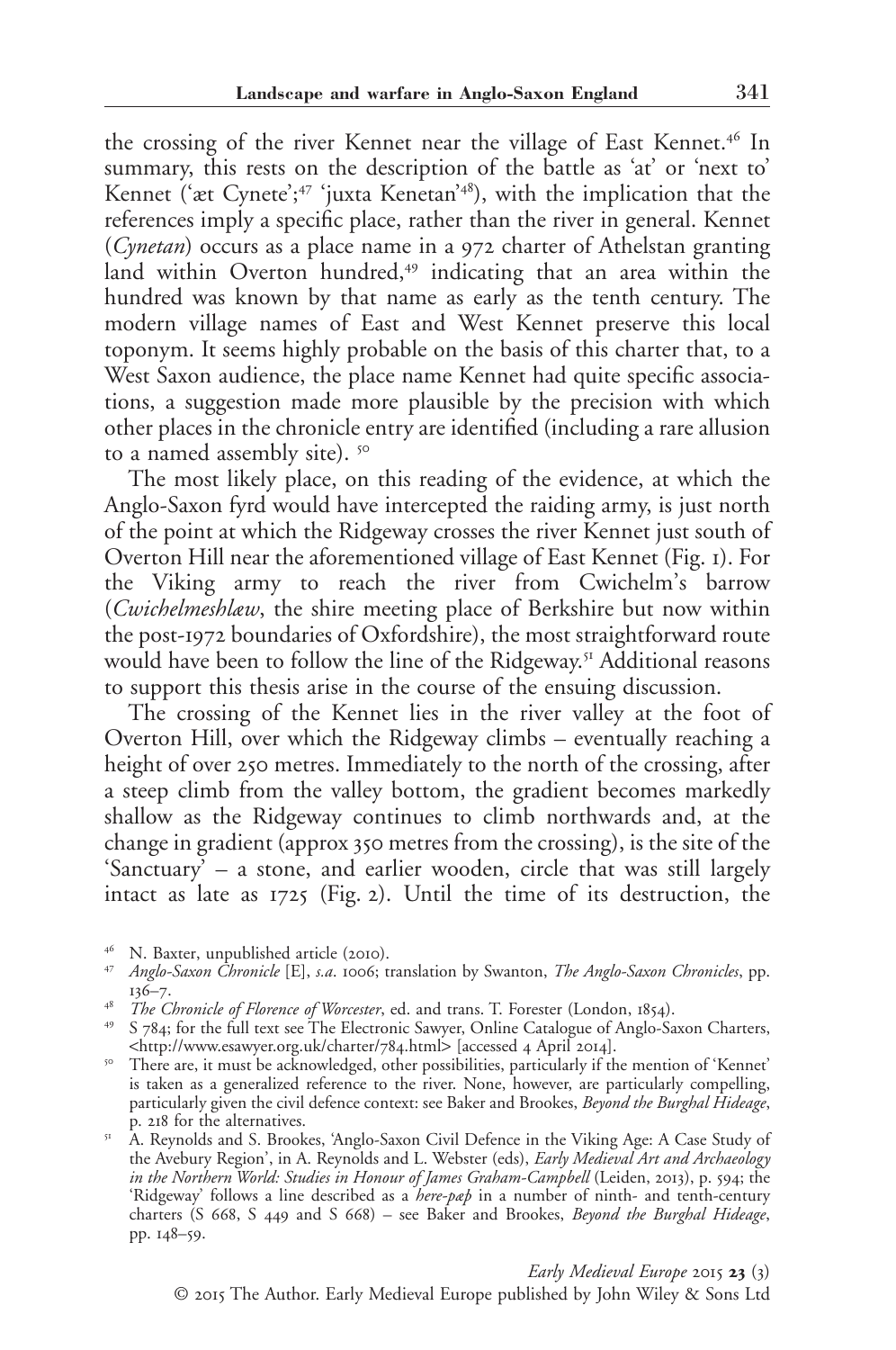

Fig. 1 Map of the area around Overton Hill showing the probable battlefield and related features, marked on the first edition Ordnance Survey map (1889, 1:10,560 scale): Avebury (a); Silbury Hill (b); Roman London–Bath road (c); the Ridgeway (d); the Sanctuary (e); the crossing of the river Kennet (f); stone avenue connecting Avebury with the Sanctuary (g); part of a bronze-age barrow cemetery and the probable battle site (h). © Crown Copyright and Landmark Information Group Limited (2014). All rights reserved

monument would have been an impressive and mysterious landmark, standing at the threshold of the steep descent to the water crossing below and to the south. Reconstructions of the monument in its final phase and drawings by John Aubrey and William Stukely dating to the late seventeenth and early eighteenth centuries give some indication of the likely form and state of preservation in the eleventh century. Stukely, in his *Abury, a Temple of the British Druids*, wrote of the affection with which the stone circle was held by local people, claiming that they 'still call it the

*Early Medieval Europe* 2015 **23** (3)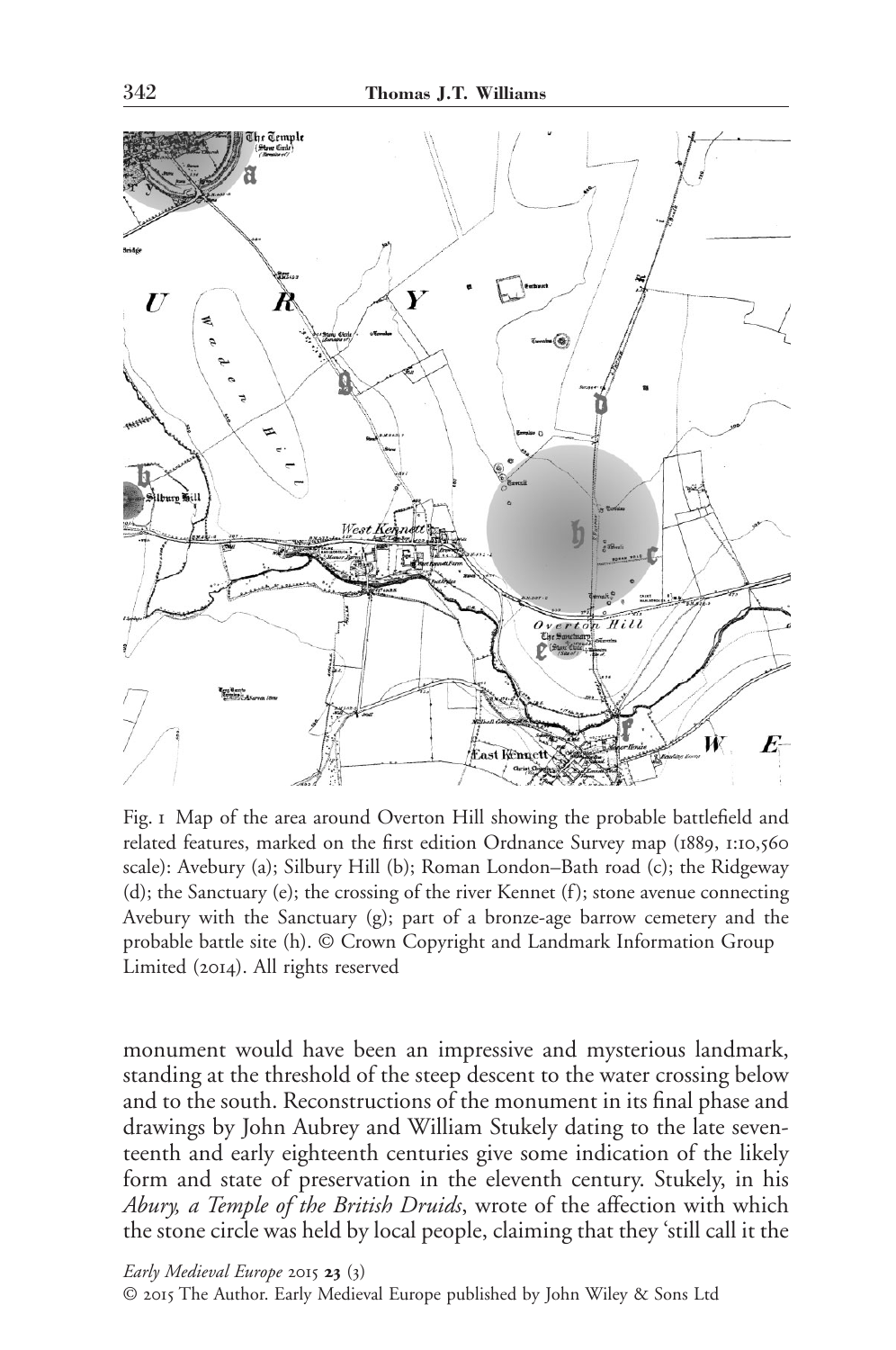

Fig. 2 William Stukeley's drawing of the Sanctuary and related topography in 1725, in *Abury, a Temple of the British Druids* (London, 1725)

sanctuary . . . and the veneration for it has been handed down thro' all succession of times and people'.<sup>52</sup> How much this assertion reflects reality is of course unknowable, but one suspects that Stukely was probably correct in his assessment: it is self-evident that a monument like the Sanctuary would have impressed itself forcibly on the imaginations of anyone who came in contact with it.

In 1685, the apothecary Robert Toope wrote to John Aubrey with description of a cemetery he had discovered by chance adjacent to the still-standing stone circle. He describes how the bodies lay 'So close one by another that skull toucheth skull . . . At the feet of the first order I saw lay the heads of the next, their feet intending the temple: I really believe the whole plaine, on that even ground is full of dead bodies.'<sup>53</sup> Sadly, Toope's habit of pulverizing human bones for use in medicinal remedies seems to have taken its toll,<sup>54</sup> and no trace of Toope's cemetery has been found in subsequent excavations. It is entirely likely that any such cemetery was associated with periods other than the early medieval. Nevertheless, the presence of a mass grave of late tenth-/early eleventh-century date in a similar landscape context on the Dorset Ridgeway at least

*Early Medieval Europe* 2015 **23** (3)

<sup>&</sup>lt;sup>52</sup> Stukeley, *Abury, a Temple of the British Druids***.**<br><sup>53</sup> Stukeley, quoted in W. Long, 'Abury', *The Wiltshire Archaeological and Natural History Maga-*<br>*zine* 4 (1858), pp. 309–63.

<sup>&</sup>lt;sup>54</sup> R. Sugg, 'Corpse Medicine: Mummies, Cannibals, and Vampires', *The Lancet* (2008).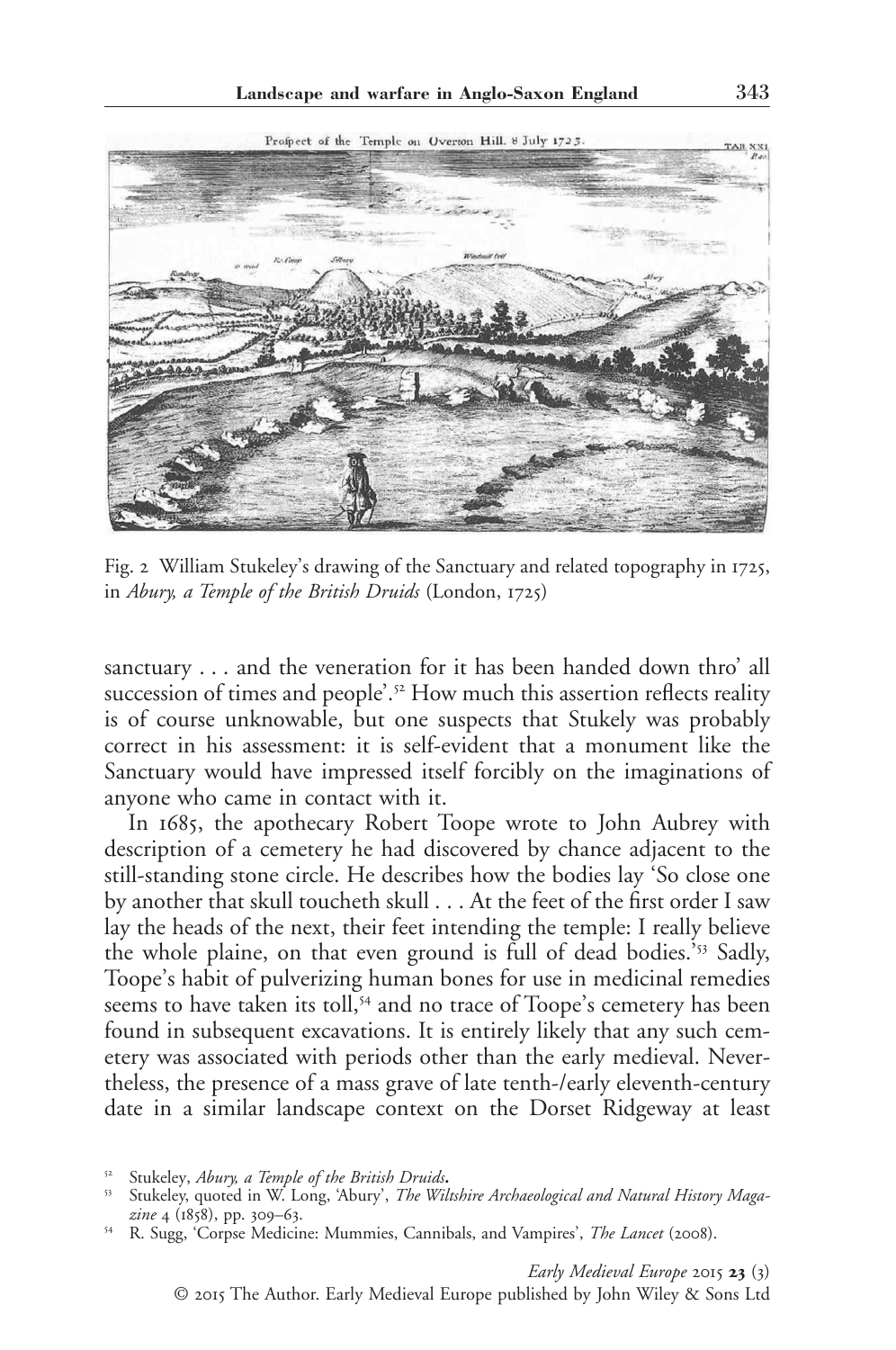provides a possible analogue for such a burial in the late Saxon period, although the deposition of remains at the Ridgeway cemetery does not correspond to the sardine-like scenario that Toope's description implies.<sup>55</sup>

Several modern excavations have taken place at the Sanctuary.<sup>56</sup> None has found evidence of Toope's cemetery. These excavations have understandably focussed on the substantial Neolithic and bronze age activity at the site and are not – for that reason – summarized here. Early medieval remains in the vicinity are not substantial and certainly cannot be used to prove or disprove the location of the battle.<sup>57</sup> Only a late Anglo-Saxon stirrup strap mount, found in the river Kennet near Silbury Hill, provides material evidence for a military presence of the right date in the immediate vicinity of the likely battle site.<sup>58</sup> This is not surprising, however, given the total absence of remains from any first-millennium English battlefield.<sup>59</sup>

Three hundred and sixty degree views from the Sanctuary demonstrate lines of sight with the top of Silbury Hill to the west north-west, the numerous bronze-age round barrows that dominate the level ground to the north-east, and the rising hillside north north-west (as well as single outlying barrows to the north and immediately south of the stone circle site on either side of the Ridgeway – Fig. 3). It is this funerary landscape that is presumably referred to as *seofan beorgas* (seven barrows) in the boundary clause of the 972 charter.<sup>60</sup>

West and East Kennet long barrows are also visible from the Sanctuary, forming part of the wider Neolithic ritual landscape. Directly to the north-west lies the line of the stone avenue that proceeds from the henge

#### *Early Medieval Europe* 2015 **23** (3)

<sup>55</sup> L. Loe, A. Boyle, H. Webb and D. Score (eds), '*Given to the Ground.' A Viking Age Mass Grave on Ridgeway Hill, Weymouth,* Dorset Natural History and Archaeological Society Monograph

<sup>&</sup>lt;sup>56</sup> M. Pitts, 'Excavating the Sanctuary: New Investigations on Overton Hill, Avebury', *Wiltshire Archaeological and Natural History Magazine* 94 (2001), pp. 1–23; J. Pollard, 'The Sanctuary, Overton Hill, Wiltshire: A Re-examination', *Proceedings of the Prehistoric Society* 58 (1992), pp.

<sup>213–26.</sup>  $57$  It worth noting that there is also evidence for an early Anglo-Saxon cemetery at this location, both as secondary interments in a now partially destroyed Roman barrow and in the agger of the Roman road at the point of its crossing with the Ridgeway: see National Monument Record (NMR) numbers SU 16 NW 55 (<[http://www.pastscape.org.uk/hob.aspx?hob\\_id](http://www.pastscape.org.uk/hob.aspx?hob_id=220841)=220841> [accessed 4 April 2015]) and SU 16 NW 93 (<[http://www.pastscape.org.uk/hob.aspx?hob](http://www.pastscape.org.uk/hob.aspx?hob_id=220945) \_id=[220945](http://www.pastscape.org.uk/hob.aspx?hob_id=220945)> [accessed 4 April 2015]), and also B. Eagles*, '*Pagan Anglo-Saxon Burials at West Overton', *Wiltshire Archaeological and Natural History Magazine* 80 (1986), pp. 103–19. I am grateful to one of the anonymous reviewers of this paper for drawing my attention to these finds, which also bring in train some interesting points of correlation with other Anglo-Saxon

<sup>&</sup>lt;sup>58</sup> Reynolds and Brookes, 'Anglo-Saxon Civil Defence', p. 594.<br><sup>59</sup> Foard and Morris, *The Archaeology of English Battlefields*, pp. 49–52, but note the possible exception of the battle of Fulford: <[http://www.fulfordbattle.com/report\\_fulford.htm](http://www.fulfordbattle.com/report_fulford.htm)><br>[accessed 4 April 2015], and Foard and Morris, The Archaeology of English Battlefields, p. 57.

<sup>[</sup>accessed <sup>4</sup> April <sup>2015</sup>], and Foard and Morris, *The Archaeology of English Battlefields*, p. <sup>57</sup>. <sup>60</sup> <sup>S</sup> <sup>784</sup> (for full text see <sup>&</sup>lt;[http://www.esawyer.org.uk/charter/](http://www.esawyer.org.uk/charter/784.html)784.html>).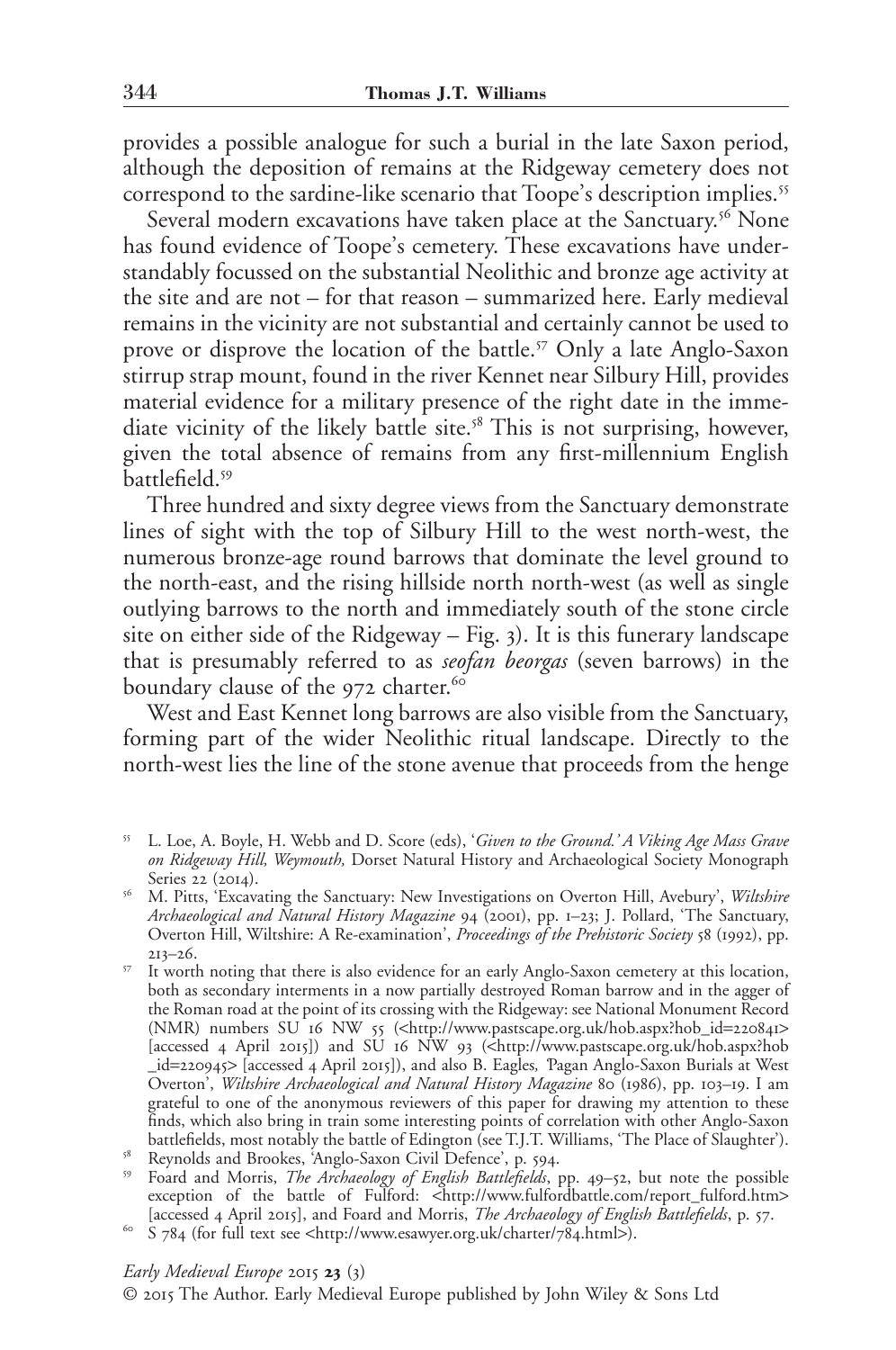

Fig. 3 Several of the tumuli to the north north-west of the Sanctuary are now crowned with imposing beech stands

monument at Avebury. Although none of the stones are now visible from the Sanctuary, part of the line of the modern A4 runs along or adjacent to the line of the avenue and it is possible (though not provable) that a portion of the old processional avenue between the two monuments was visible and usable in the eleventh century. North of the Sanctuary by 275 metres the Ridgeway crosses the line of the Roman road from London to Bath, which itself is situated 230 metres north of the A4. This was probably an artery connecting Silbury Hill and Marlborough in the eleventh century, and lies just to the south of the point at which a *herepæþ* (army road) crosses the Ridgeway<sup>61</sup> – a route connecting the late Saxon burh at Avebury with the northern approaches to Marlborough.<sup>62</sup> The crossing of the Ridgeway at this point would have been an important junction. This crossroads is the central point of an area of relatively shallow gradient (rising, to the north, by 20 metres over a distance of 680 metres) and, as a large area of relatively flat ground containing a site of strategic importance, is the most likely site of the battle.

In a recent paper on systems of civil defence in the Avebury region, Andrew Reynolds and Stuart Brookes have presented a detailed overview of the military networks that may have operated in this part of Wiltshire during the later Anglo-Saxon period.<sup>63</sup> In this, the practical reuse of prehistoric remains is described in the context of defensive networks, and

<sup>61</sup> For a nuanced definition of *herepæþ* with references to the relevant literature, see Baker and Brookes, *Beyond the Burghal Hideage*, pp. 143–4.<br><sup>62</sup> Reynolds and Brookes, 'Anglo-Saxon Civil Defence', p. 582.<br><sup>63</sup> Reynolds and Brookes, 'Anglo-Saxon Civil Defence', pp. 561–606.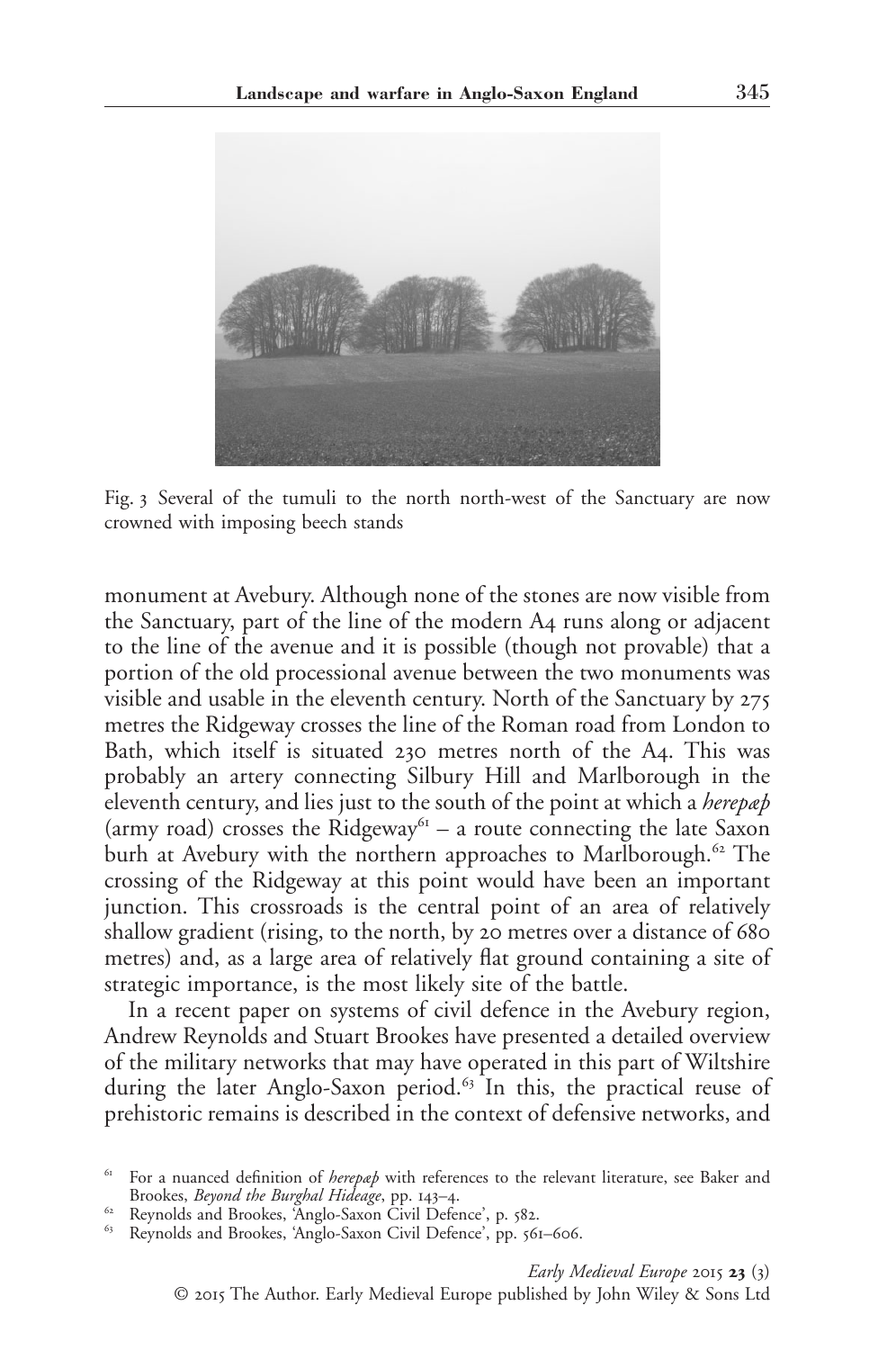it is important to place the battle site in this context. Most strikingly, the battle site is situated in close relationship to the postulated beacon relay linking Yatesbury and Avebury (via Silbury Hill), to Totterdown and thence to Marlborough.<sup>64</sup> It seems likely that a station at Totterdown would have seen any approaching army on the Ridgeway from a considerable distance and been able to relay that knowledge to the minor burhs at Avebury and (probably) Marlborough almost instantly, providing perhaps as much as a day's warning of an approaching enemy. Certainly the *Chronicle* entry for 1006 implies a preparedness on the part of the West Saxon levy that faced the Viking raiding army at the Kennet – even though they were ineffective in dealing with the threat. The presence of this system implies that this crossroads was recognized to be an important strategic junction and thus formed part of a militarized landscape.<sup>65</sup> Archaeological excavations at Silbury have revealed evidence of a structure, including a palisade, dating from *c*.1010. <sup>66</sup> It is possible that, in reaction to the failure of the local fyrd to counter the Viking threat in 1006, this area was considered to require investment to reinforce its defensive capability.

The fact that an army assembled near the Sanctuary would have been able to see signals from Silbury and Totterdown adds to the likelihood that the battle was fought at Overton Hill; sophisticated messages – utilizing different woods for variation in colour or intensity of flame, some perhaps carried by runners<sup>67</sup> – could potentially have been communicated right up until the enemy were in view of the assembled fyrd. Reynolds and Brookes also emphasize the role of minor burghal garrisons in contributing to local policing and defensive duties, and it seems probable that the forces assembled at the Kennet were drawn from these settlements.<sup>68</sup> Certainly the communication routes make this plausible – as mentioned above, the battle site is probably near the junction of the Ridgeway with the Roman road from Bath to London, which leads west to Silbury Hill and east to Marlborough. This route runs to the south of a circular network that incorporates a more northerly road system connecting Avebury and Marlborough, segments of which are described as *herepæþ* on the first edition Ordnance Survey map and in a boundary clause from a charter of 939 (S 449). A further possibility is that West

#### *Early Medieval Europe* 2015 **23** (3)

<sup>&</sup>lt;sup>64</sup> Reynolds and Brookes, 'Anglo-Saxon Civil Defence', pp. 586–8.<br><sup>65</sup> A similar arrangement – of a crossroads overlooked by a possible signalling relay – has been identified by John Baker at the crossing of the Icknield Way by the Roman road from St Albans to Alchester: see J. Baker, 'Warrior and Watchmen: Place Names and Anglo-Saxon Civil<br>Defence', Medieval Archaeology 55 (2011), pp. 258–9.

<sup>2012 12 (2012),</sup> pp. 25 (2012), pp. 35 (2011), pp. 55 (2011), pp. 554–6.<br>Civil Defence', pp. 584–6.

<sup>&</sup>lt;sup>67</sup> Reynolds and Brookes, 'Anglo-Saxon Civil Defence', pp. 590–1.<br><sup>68</sup> Reynolds and Brookes, 'Anglo-Saxon Civil Defence', p. 596.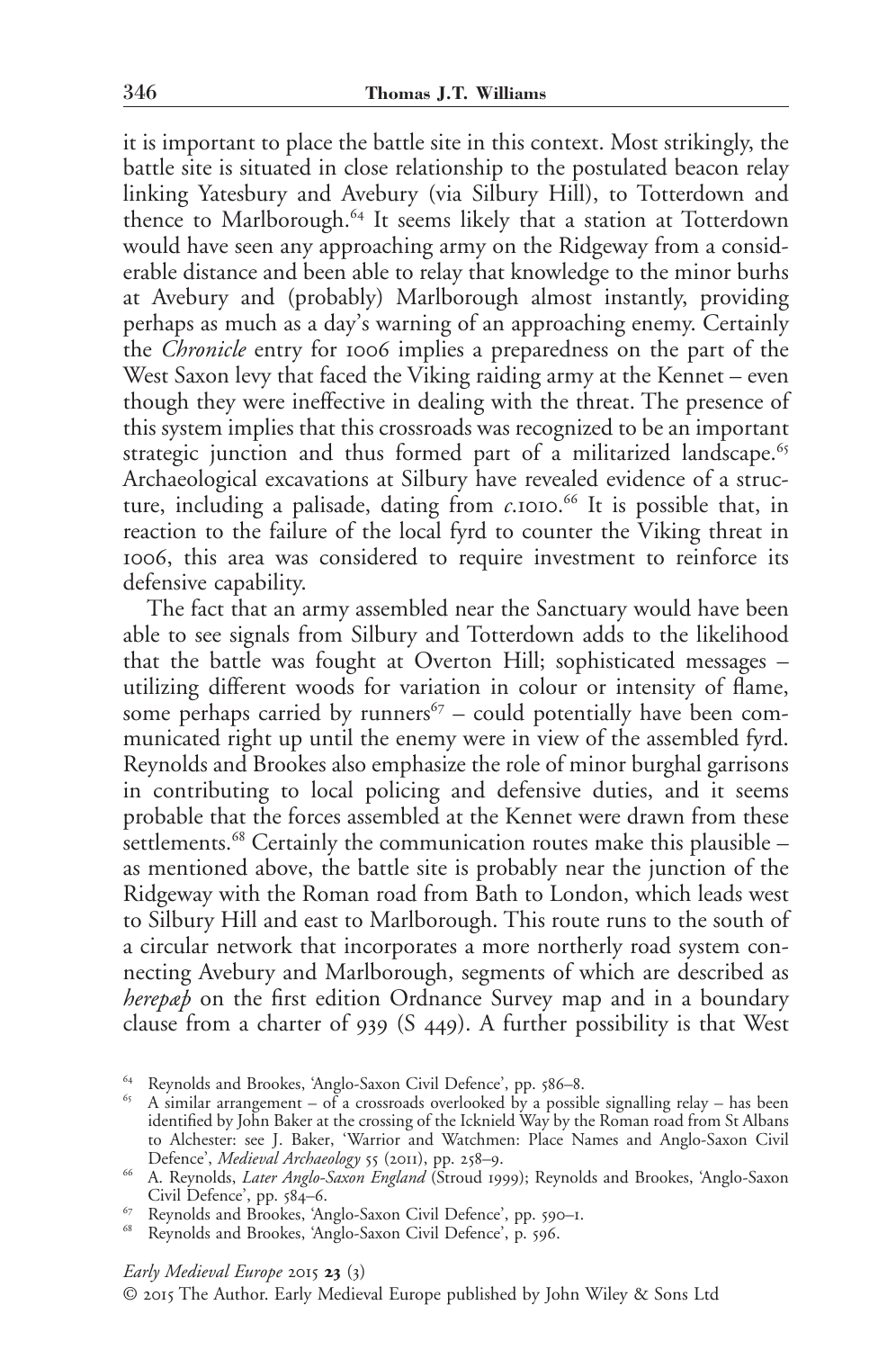Saxon forces could have approached the Ridgeway using the stone avenue that leads directly from the fortified enclosure at Avebury to the Sanctuary, which may well have been a more clearly delineated route in the eleventh century than it now appears. The fact that, in this case, a battle was fought near to  $-$  but not within  $-$  a robustly defensible site is unremarkable.<sup>69</sup> The object of initiating the conflict from a West Saxon perspective was to prevent the progress of the Viking raiding army towards the West Saxon heartlands and ultimately to the sea – the futility of remaining within a stronghold in these circumstances is neatly illustrated by the 'proud and not timid' progress of the Viking army past the walls of Winchester.<sup>70</sup> The events of 1006 at the Kennet thus seem to suggest an efficient system of civil defence put into action; even if the end result was disastrous, the network seems to have functioned remarkably well. The Danish passing of Cwichelm's Barrow can thus be interpreted as a trigger that ultimately mobilized an Anglo-Saxon force to block passage from the Ridgeway south into the Pewsey Vale. If so, this might provide a partial explanation for the prophetic passage contained in the *Chronicle* entry.

## *The symbolic and mythological landscape*

The practical function of a defensive network such as that described by Reynolds and Brookes was to enable lethal force to be brought efficiently to bear on groups perceived to be the enemies of the established system of social and territorial organization.<sup>71</sup> Considered in these terms, it is entirely reasonable to view warfare against an invading army as a form of sanctioned, legitimate, quasi-judicial violence.<sup>72</sup> The laws of King Ine (688–94) – whence the oft-cited definition of a *here* (the normal way in which Viking armies are described in the *Chronicle*) as a group of more than thirty-five armed men is derived – makes explicit the association of the term with criminality. A *here* could thus very well be defined as simply

*Early Medieval Europe* 2015 **23** (3)

<sup>69</sup> See also T.J.T. Williams, 'The Place of Slaughter' for other explanations of the curious reticence

<sup>&</sup>lt;sup>70</sup> Anglo-Saxon Chronicle [E], *s.a.* 1006; translation by Swanton, *The Anglo-Saxon Chronicles*,

p. 137.<br><sup>71</sup> Baker and Brookes, *Beyond the Burghal Hideage*, pp. 10–12.<br><sup>72</sup> That early medieval warfare in England was influenced by a developing idea of 'just war', aspects of which are thought to have influenced Old English poetry, was explored by J.E. Cross in 'The Ethic of War in Old English', in P. Clemoes and K. Hughes (eds), *England Before the Conquest: Studies in Primary Sources Presented to Dorothy Whitelock* (Cambridge, 1971), pp. 269–82. In addition, it can be argued that warfare in Anglo-Saxon England contained features of judicial combat reliant on the concept of *judicium dei* – submission to divine justice in battle. The formal introduction of trial by combat in the later eleventh century could be viewed as a late development of attitudes commonly held in the early medieval north. See M.W. Bloomfield, 'Beowulf, Byrhtnoth, and the Judgment Of God: Trial by Combat in Anglo-Saxon England', *Speculum* 44.4 (1969), pp. 545–59.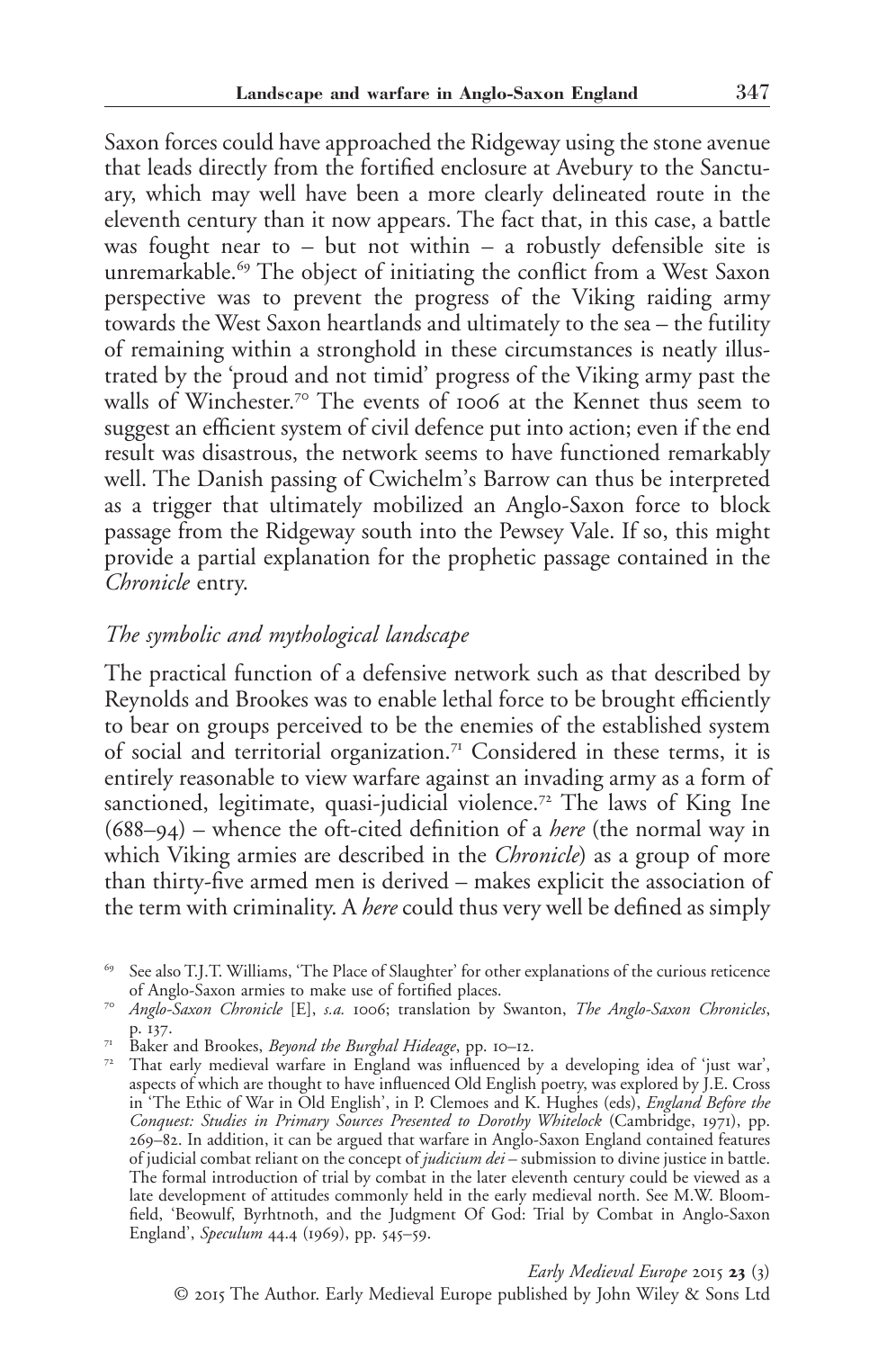meaning a large group of thieves, as opposed to a small one (*hloð*) or fewer than seven (simply, *ðeofas* 'thieves').<sup>73</sup> Other semantic links – words for wolf (such as *wearg*), for example, are applied to monsters, Vikings and other social deviants (particular those implicated in illicit violence)<sup>74</sup> – make the 'outlaw' status of illegitimate armed groups very clear.<sup>75</sup> Seen from this perspective, a battle site can be expected to take on some of the characteristics of execution sites: these are places where lethal violence was meted out to transgressors of social and legal norms. Firm evidential links between warfare and judicial killing in the early medieval period are uncommon, but the recent Weymouth relief road (A354) excavation on the Dorset Ridgeway provides a possible exception. Around fifty headless skeletons were excavated, along with a slightly smaller number of skulls. Isotope analysis demonstrates that the individuals possessed diverse, but predominantly Scandinavian-centred origins and migration histories,<sup>76</sup> and carbon dating places the burial between 970 and 1025. <sup>77</sup> It is highly probable that this is an execution cemetery for Viking prisoners – perhaps a captured raiding party – and the site exhibits the traits that Andrew Reynolds has identified as characteristic of late Saxon execution sites: high elevation and proximity to major routeways (both ensuring high visibility) and association with prehistoric monuments.<sup>78</sup> The Dorset Ridgeway mass grave thus provides a West Saxon example of an association between execution and mass violence – possibly even contemporary with the events of 1006. Given all of this, it is striking that the battlefield at the Kennet exhibits many of the same topographical and geological characteristics.<sup>79</sup>

Halsall, in providing some interpretation of his locational findings, raised the intriguing possibility that 'certain kinds of [battle] site were set

- <sup>73</sup> *English Historical Documents, 500–1042*, ed. and trans. D. Whitelock, 2nd edn (Abingdon, 1979),
- p. <sup>31</sup>, <sup>13</sup>.1. <sup>74</sup> R. Abels, 'The Micel Hæðen Here and the Viking Threat', in Timothy Reuters (ed.), *Alfred the Great: Papers from the Eleventh-Centenary Conferences* (Aldershot, 2003), pp. 269–71; A.
- <sup>75</sup> Pluskowski, *Wolves and the Wilderness in the Middle Ages*, pp. 185–90. On the relationship between armed men and the wild beast more generally, see T.J.T. Williams, For the Sake of Bravado', and A. Pluskowski, 'Animal Magic', in M. Carver, A. Sanmark and S. Semple (eds), Signals of Belief in Early England: Anglo-Saxon Paganism Revisited (Oxford, 2010), pp. 118-20.
- 
- 
- <sup>76</sup> Loe *et al.*, *Given to the Ground*, pp. 42–3.<br><sup>77</sup> Loe *et al.*, *Given to the Ground*, pp. 128–9 and 259–84.<br><sup>78</sup> Loe *et al.*, *Given to the Ground*, pp. 8–9 and 233–5; Reynolds, *Anglo-Saxon Deviant Burial*<br>*Cust*
- <sup>79</sup> Geological conditions seem to have influenced the settings of warfare long into the later medieval and early modern period, a phenomenon possibly related to the correlation between routes of communication and underlying geological traits, notably chalk; see Halsall, 'Geology and Warfare in England and Wales 1450–1660' and 'Battles on Chalk: The Geology of Battle in Southern England during the First Civil War', in Doyle and Bennett, *Fields of Battle*, pp. 19–31 and 33–50.

#### *Early Medieval Europe* 2015 **23** (3) © 2015 The Author. Early Medieval Europe published by John Wiley & Sons Ltd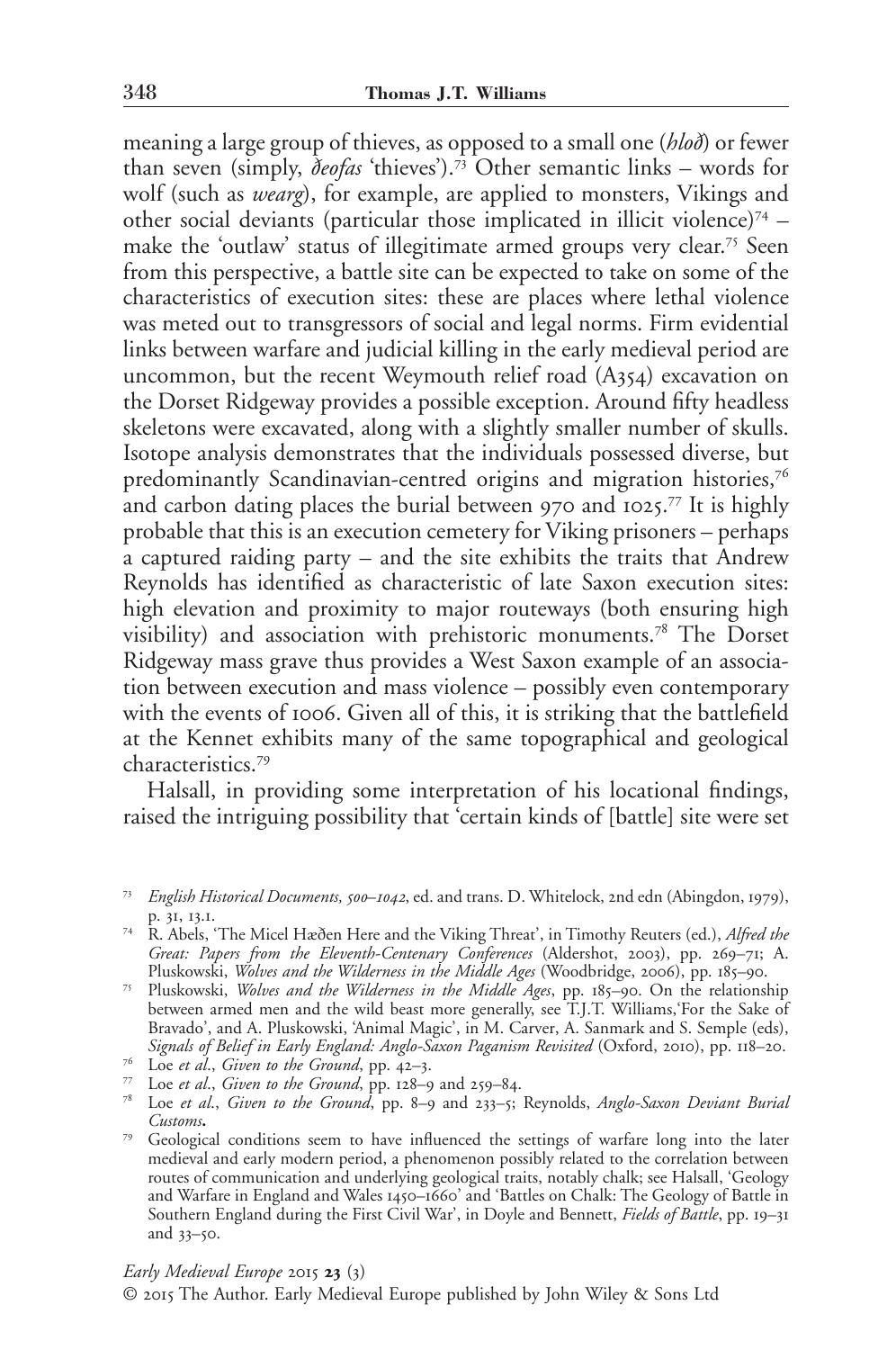aside as "places of fear" ', suggesting that the practice of Anglo-Saxon warfare engaged on some level with the supernatural danger associated with specific landscape types.<sup>80</sup> The apparent conceptual association between execution sites and battlefields, alongside aspects of the morphology of the Kennet battlefield, support this suggestion. Most dramatically, the upstanding stone circle may have been thought of as a particularly unwholesome place. There is certainly some suggestion that the similar monument at Stonehenge was regarded as peculiarly dreadful – not only does it appear to have been used as a place of execution and deviant burial in the early Saxon period, but its absence from any documentary sources of pre-eleventh century date is sufficiently remarkable to imply a deliberate silence. It may have represented something especially horrible to the Anglo-Saxon imagination.<sup>81</sup> The similarly surprising omission of the upstanding Sanctuary from all contemporary documents – including charter bounds, where it might be expected to figure as a prominent landmark given that the neighbouring barrows *do* feature in the charter of 972 (S  $\bar{7}84$ ; see above) – might be considered in the same light, and the possible presence of a mass burial draws parallels with both the Stonehenge execution burial and the Dorset Ridgeway mass grave. Moreover, the presence of a major crossroads in a landscape dominated by barrows brings into combination features with sinister associations; Ælfric was, as late as the 990s, warning of the recourse by witches to both barrows and crossroads for the purpose of summoning the dead.<sup>82</sup> The fact that the location is situated on a territorial boundary (in this case an estate boundary defined by the 972 charter, S 784) also links the battle site with other places associated with judicial violence.<sup>83</sup>

The *seofan beorgas* (seven barrows) that define the location in the charter bounds referred to above are – stone circle aside – the defining monumental characteristic of the Kennet battlefield landscape. There are, in fact, more than seven, and they dominate the field of view in almost

<sup>80</sup> S.J. Semple, 'A Fear of the Past: The Place of the Prehistoric Burial Mound in the Ideology of Middle and Later Anglo-Saxon England', *World Archaeology* 30.1 (1998), pp. 109–26; Halsall,

<sup>&</sup>lt;sup>81</sup> A. Reynolds, 'Stonehenge', in H. Beck, D. Geuenich and H. Steuer (eds), *Reallexicon der* Germanischen Altertumskunde 35, 2nd edn (Berlin, 2007).

<sup>&</sup>lt;sup>82</sup> A.L. Meaney, 'Ælfric and Idolatry', *Journal of Religious History* 13 (1984), pp. 119–28.<br><sup>83</sup> Reynolds, *Anglo-Saxon Deviant Burial Customs*. Alongside these observations might be consid-

ered the position of early high-status Anglo-Saxon warrior graves in similarly marginal locations; see Reynolds, 'Archaeological Correlates', but cf. J. Blair, *The Church in Anglo-Saxon Society* (Oxford, 2005), pp. 59–60. The presence of the river can also be considered in terms of physical and symbolic boundaries. As Halsall has shown (Halsall, 'Anthropology and the Study of Pre-Conquest Warfare', pp. 165–7), fords and riverine locations are disproportionately represented in the early battlefield record, and Bede in particular seems to attach a special significance to the role of water in conflicts with a religious dimension, perhaps recalling biblical narratives of flood and exodus. See *Bede's Ecclesiastical History of the English People* I.20 and III.24, trans. L. Sherley-Price and ed. D.H. Farmer, 3rd edn (London, 1990), pp. 69–70 and 184.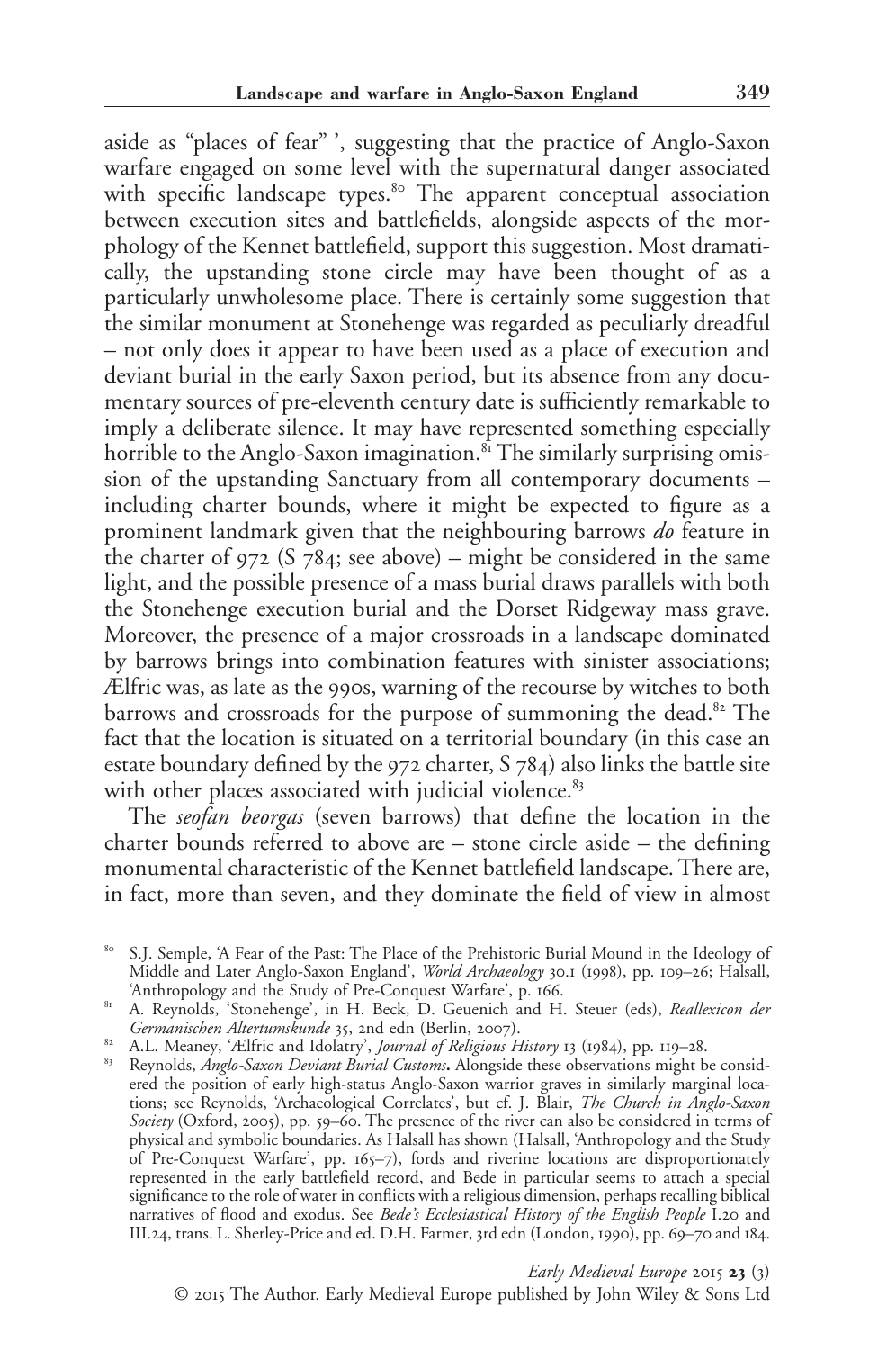every direction. It is abundantly clear that mounds – funerary or otherwise – had sinister and otherworldly associations in the Anglo-Saxon world-view. The mound-dwelling dragon of *Beowulf* and the supporting maxim *Draca sceal on hlæwe* ('the dragon belongs in its mound') are the classic examples,<sup>84</sup> and elsewhere Sarah Semple has thoroughly surveyed evidence that identifies the barrow as 'the most fearful, horrible and haunted' of places. *Beowulf*, *The Wife's Lament* and the various treatments of the life of St Guthlac provide ample illustration of how the mound loomed grimly in the imaginary landscape.<sup>85</sup> It is notable that in both *Beowulf* and the Old English *Guthlac A*, the poetic language that described the mound dwellers is explicitly military. Once roused, the dragon is pleased by 'war's prospect . . . the thought of battle action'.<sup>86</sup> Guthlac's demons are similarly bellicose, boasting that 'the throng will come trampling in with troops of horses and with armies. Then they will be enraged; then they will knock you down and tread on you and harass you and wreak their anger upon you and scatter you in bloody remnants.'<sup>87</sup>

In both cases, however, neither dragon nor demon seems to have any long-term designs on the wider human realm – even the dragon, having wreaked vengeance for a theft from his hoarded treasure, returns to his dwelling to await the coming of Beowulf and 'trusted now to the barrow's walls'.<sup>88</sup> In every description of the dragon, his guardianship of the barrow is emphasized. Guthlac's demons, too, express themselves in sympathetic terms as the injured party, claiming that Guthlac 'had perpetrated the greatest affliction upon them when, for the sake of bravado in the wilderness, he violated the hills where they, wretched antagonists, had formerly been allowed at times a lodging-place'. <sup>89</sup> It is in defence of their possessions and barrow-homes that these supernatural forces are mobilized; the terrifying behaviour exhibited or threatened by dragons and demons tends to obscure the fundamentally defensive nature of the violence directed towards their respective human adversaries. In both cases the human intervention represents a usurpation of hoard and home, the very things that it was a king's responsibility to protect on behalf of his people (as the poetic entry for the *Anglo-Saxon Chronicle* in 937

#### *Early Medieval Europe* 2015 **23** (3)

<sup>&</sup>lt;sup>84</sup> Christine Rauer has also surveyed the analogues for the Beowulf dragon in other secular and hagiographical literature, emphasizing its role as a measure of both heroic and religious struggle: C. Rauer, Beowulf and the Dragon: Parallels and Analogues (Woodbridge, 2000).

Semple, 'A Fear of the Past', p. 113.<br>
<sup>85</sup> *Beowulf*; lines 2297–8: *Beowulf: A Verse Translation*, ed. and trans. M. Alexander, 7th edn (London, 2003), p. 82.

<sup>&</sup>lt;sup>87</sup> *Gutblac A*, lines 285–9: *Anglo-Saxon Poetry*, ed. and trans. S.A.J. Bradley (London, 1982), p. 257.<br><sup>88</sup> *Beowulf*, line 2330, ed. and trans. Alexander, p. 83.<br><sup>89</sup> *Gutblac A*, lines 206–212: ed. and trans. Bradley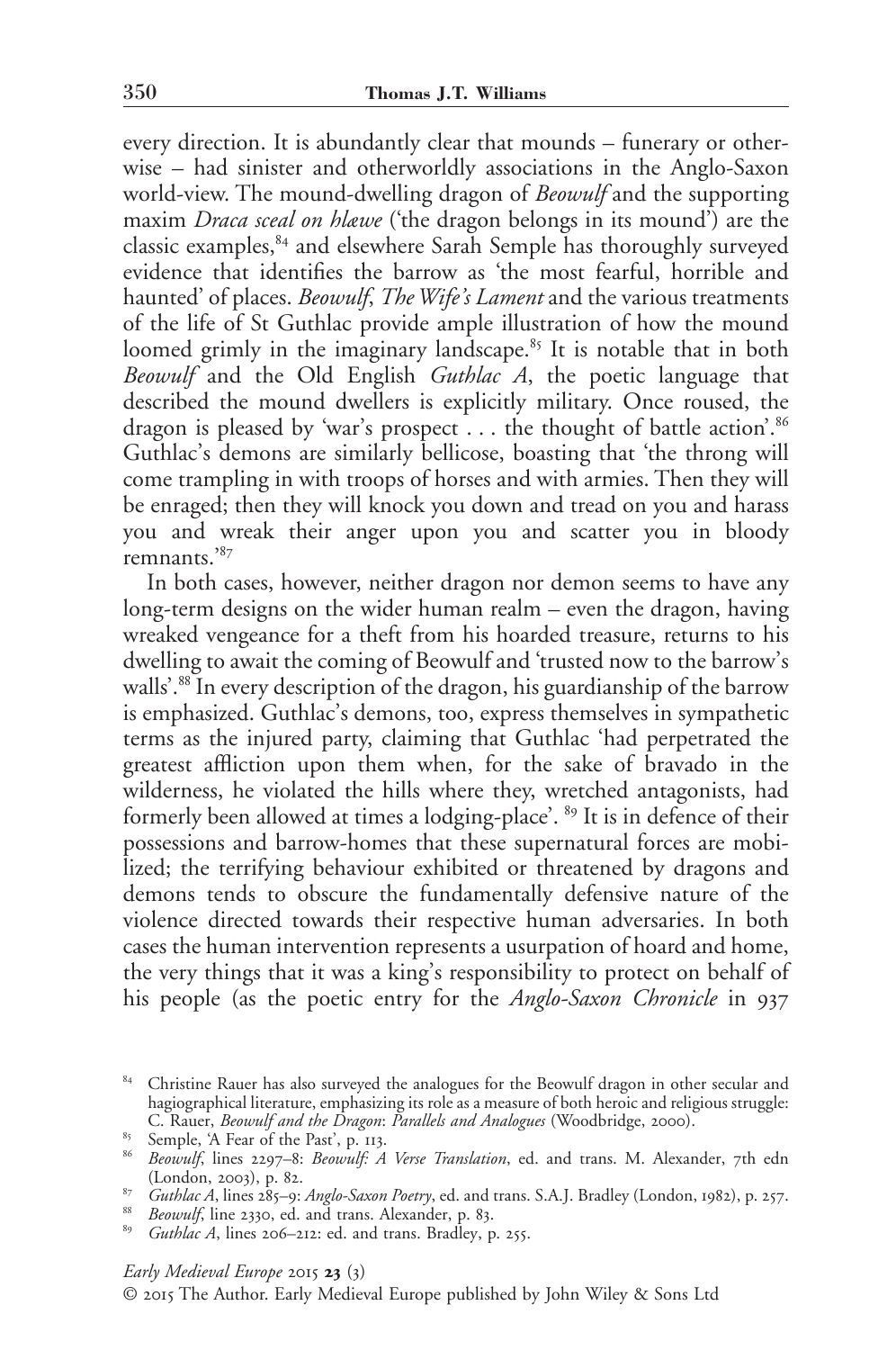iterates with great clarity).<sup>90</sup> There is thus an ambiguity about the motivations of these mound-dwellers in the literature that complicates their monstrosity and in fact aligns these supernatural forces with traditional aristocratic values. It is thus insufficient to regard the mounds occurring in battlefield contexts as exclusively defined by their negative associations; we need to recognize the ambiguity of violence and monstrosity implied by the battlefield topography.<sup>91</sup>

Richard Bradley has perceived in the reuse of ancient monuments an active process whereby social memories are created to legitimize claims to power and land: 'In such cases, links with a remote past, which could not be evaluated before the development of archaeology, may have been used to legitimize the social order',<sup>92</sup> and this idea has been taken up widely in regard to the reuse of pre-historic (and Roman) structures in Britain and Scandinavia during the early medieval period.<sup>93</sup> Both the reuse of ancient sites and the rehearsal of mythic narratives have been interpreted as behaviours that act to collapse temporality, merging contemporary events into what has variously been described as 'myth-time' or 'ritual-time', 94 whereby the protagonist becomes indissoluble from the mythic archetype. It can be argued that the wider locational evidence for conflict presented here points towards battles functioning as rituals that take place in highly charged symbolic loci and which position actors within this myth-ancestral time – thus emphasizing legitimacy, tradition, right to rulership and king-worthiness on a deeply rooted psychosocial level. None of the monuments at the Kennet have any obvious significance beyond their generic funerary nature and, possibly, their number, <sup>95</sup> although the presence of a likely early Anglo-Saxon cemetery at the site

- <sup>90</sup> 'Edward's offspring, as was natural to them / by ancestry, that in frequent conflict / they defend land, treasures [*hord*] and homes / against every foe': *Anglo-Saxon Chronicle* [A], *s.a.* 937;
- 
- <sup>91</sup> For a more sustained consideration of these ideas see T.J.T. Williams, 'For the Sake of Bravado'.<br><sup>92</sup> R. Bradley, 'Time Regained: The Creation of Continuity', *Journal of the British Archaeological*<br>*Association* 140
- <sup>93</sup> For example: S. Brink, 'Mythologising Landscape: Place and Space of Cult and Myth', in Stausberg (ed.), *Kontinuitaten und Bruche in der Religiongeschichte. Festchrift fur Anders Hultgard*, pp. 76–112; S. Semple, *Perceptions of the Prehistoric in Anglo-Saxon England: Religion, Ritual, and Rulership in the Landscape* (Oxford, 2013); H. Williams, *Death and Memory in Early Medieval Britain*; Reynolds, *Anglo-Saxon Deviant Burial Customs*; Thäte, *Monuments and*
- *Minds***.** <sup>94</sup> Bradley, 'Time Regained'; J.M. Hill, 'Gods at the Borders: Northern Myth and Anglo-Saxon Heroic Story', in S.O. Glosecki (ed.), *Myth in Early Northwest Europe* (Turnhout, 2007), pp. 241–56.
- <sup>95</sup> The use of the number seven in this context can potentially be connected to the Byzantine legend of the *Seven Sleepers of Ephesus*. The folkloric parallels were discussed by the author in a paper presented at the first Popular Antiquities: Folklore and Archaeology conference at UCL in October 2010 and are currently being prepared for publication: <[https://www.academia.edu/](https://www.academia.edu/1722385/Sleeping_Kings_and_Wild_Riders_Supernatural_Warfare_in_the_Anglo-Saxon_Landscape) 1722385[/Sleeping\\_Kings\\_and\\_Wild\\_Riders\\_Supernatural\\_Warfare\\_in\\_the\\_Anglo-](https://www.academia.edu/1722385/Sleeping_Kings_and_Wild_Riders_Supernatural_Warfare_in_the_Anglo-Saxon_Landscape)[Saxon\\_Landscape](https://www.academia.edu/1722385/Sleeping_Kings_and_Wild_Riders_Supernatural_Warfare_in_the_Anglo-Saxon_Landscape)> [accessed 4 April 2015].

*Early Medieval Europe* 2015 **23** (3)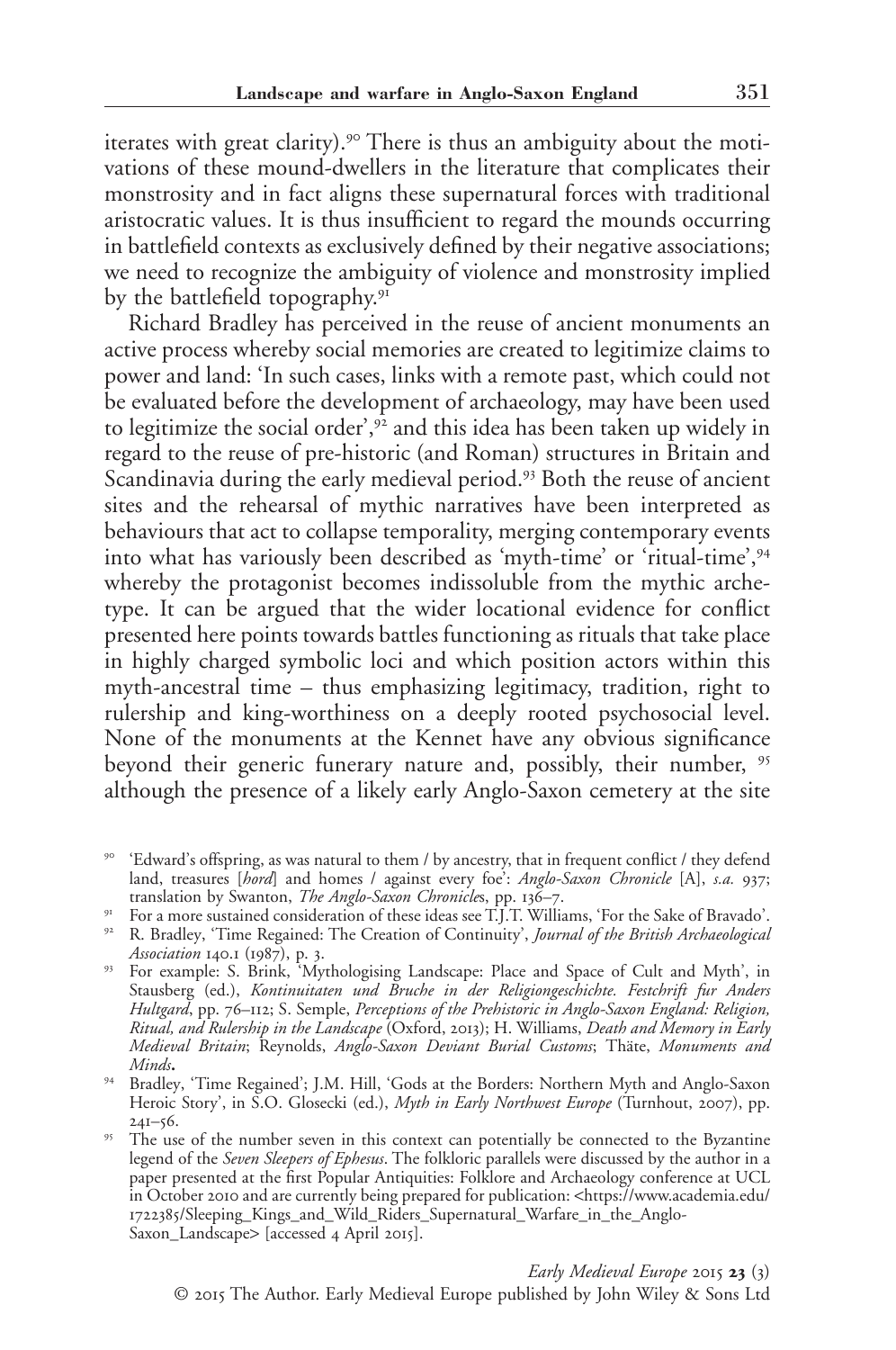raises the possibility of some sort of local communal memory or folklore now lost.<sup>96</sup> The battlefield does, however, sit in relation to two other remarkable myth-ancestral conflict sites, both centred on mounds, where mythological archetypes were arguably present and actively deployed: Cwichelm's Barrow and Woden's Barrow. Both are worth discussing briefly here as they relate closely related to the Kennet battle and the choice of battleground.

## *Invoking Cwichelm*

As Guy Halsall has pointed out, there are perfectly sound strategic reasons why prominent monumental features might be chosen as battlefields. In support of that view, he used the example of the 1006 *Chronicle* entry and reference to the 'boasted threats' made by the English in relation to Cwichelm's Barrow.<sup>97</sup> The function of the barrow as the shire meeting place for Berkshire means that the mound would have occupied a central and defining position within the local area, and was possibly conceived of as being at the heart of regional identity by the local community. It was, in other words, exactly the sort of place where a community might choose to arrange a punch-up; a highly visible and meaningful manifestation of 'home turf'.

And yet, whilst this goes some way to explaining this extraordinary *Chronicle* entry, detailed consideration of the site – now known as Skutchmer Knob (or Cuckhamsley Hill, or variants of both of these names) – supports a deeper reading. Although the site is now severely damaged by earlier and illicit excavations, Sarah Semple and Alexandra Sanmark's excavations at the site have demonstrated that the mound was originally constructed as a prehistoric barrow, probably in the bronze age.<sup>98</sup> The combination of a funerary monument with a name linking it to an early Anglo-Saxon figure – probably the seventh-century West Saxon leader Cwichelm<sup>99</sup> – makes it probable, as Howard Williams has discussed in some detail, that the mound functioned as a memorial to a royal ancestor (possibly even a belief that it contained his grave).<sup>100</sup> The reuse of Cwichelm's Barrow for administrative and legal functions recalls suggestions that funerary landscapes were used in the early Anglo-Saxon period as meeting places where the whole community – living and dead

#### *Early Medieval Europe* 2015 **23** (3)

<sup>&</sup>lt;sup>96</sup> See n. 49 above.<br><sup>97</sup> Halsall, 'Anthropology and the Study of Pre-Conquest Warfare', p. 165.<br><sup>98</sup> A. Sanmark and S.J. Semple, 'Places of Assembly: New Discoveries in Sweden and England', *Fornvännen* 103.4 (2008), pp. 245–59.<br><sup>99</sup> See the Prosopography of Anglo-Saxon England (PASE) website for recorded references to this

Cwichelm. He is listed there as *Cwichelm 1*: <<http://www.pase.ac.uk/index.html>> [accessed 4 April <sup>2015</sup>]. <sup>100</sup> H. Williams, *Death and Memory in Early Medieval Britain*, pp. <sup>207</sup>–11.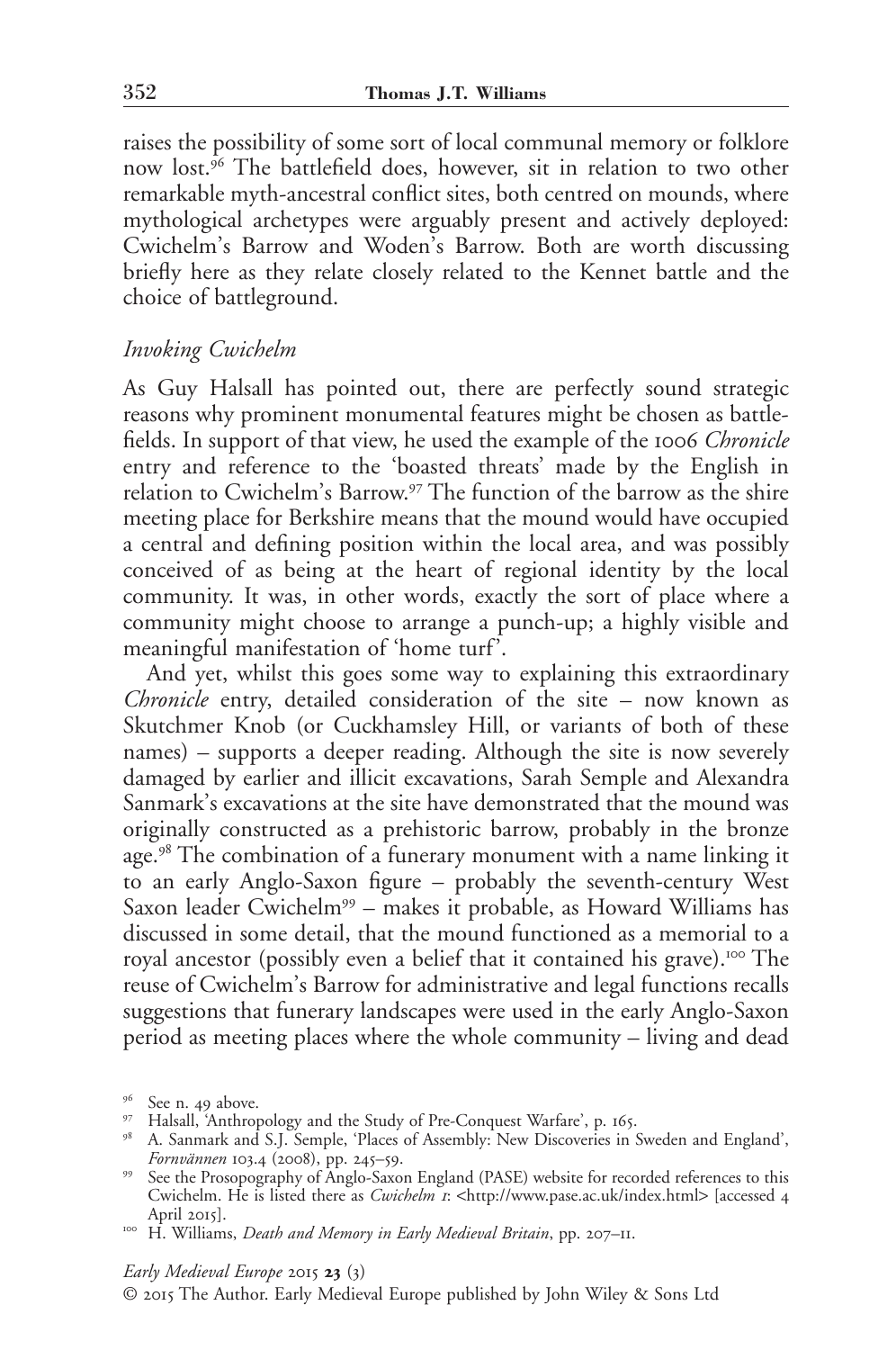$-$  could engage in identity-shaping ritual.<sup>101</sup> The supposed resting place of a legendary king may have played precisely such a role for the people of Berkshire; a powerful link to the past and a potent symbol of cultural identity and shared heritage that conferred ancient authority to a place associated with the exercise of power.<sup>102</sup> That ancestral traces could be considered manifest in times of assembly leads naturally to the suggestion that they could also be present when the same community was under threat – particularly when conflict centred on the myth-ancestral site itself, and there is growing evidence not only of conceptual and practical associations between battle sites and military assembly (mustering) but also between battle sites and funerary monuments.<sup>103</sup> The recorded traditions surrounding Cwichelm identify him as a notable warrior-king who fought against Penda of Mercia and against the British. Of particular interest is his reported slaying, with his brother King Cynegils, of 2,065 Britons 'on Bea's hill'.<sup>104</sup> A communal memory of this sort – as Williams suggests – is highly likely to have contributed to ideas about the place being particularly appropriate for aggression directed towards the enemies of Wessex;<sup>105</sup> one can perhaps see in the wording of the *Chronicle* entry a folkloric echo of the power of the mythic archetype as it was deployed in a military context.<sup>106</sup>

- <sup>101</sup> H. Williams, 'Assembling the Dead', and S.J. Semple, 'Locations of Assembly in Early Anglo-Saxon England', both in Pantos and Semple (eds), *Assembly Places and Practices in Medieval*
- 
- <sup>102</sup> H. Williams, *Death and Memory in Early Medieval Britain*, p. 210.<br><sup>103</sup> The interconnectedness of Anglo-Saxon administration is the subject of the ongoing Lerverhulme funded project 'Landscapes of Governance: Assembly Sites in England 5th–11th Centuries' led from University College London: <[http://www.ucl.ac.uk/archaeology/](http://www.ucl.ac.uk/archaeology/research/projects/assembly/publications_papers) [research/projects/assembly/publications\\_papers](http://www.ucl.ac.uk/archaeology/research/projects/assembly/publications_papers)> [accessed 4 April 2015]. See also J. Baker and S.J. Brookes, *Explaining Anglo-Saxon Military Efficiency: The Landscape of Mobilisation*
- <sup>104</sup> The identity of Bea is unknown, as is the location of this other plausibly myth-ancestral mound-type battle site (if it ever had a physical existence as a place outside the Cwichelm legend). It is open to reasonable conjecture that Bea – like Cwichelm, Cerdic, Egbert, Edwin, Woden, and others represented in the nomenclature of Anglo-Saxon battlefield landscapes – was at one stage also a name to conjure with in Anglo-Saxon ancestral mythology. *Anglo-Saxon*
- 
- <sup>105</sup> H. Williams, *Death and Memory in Early Medieval Britain*, p. 210.<br><sup>106</sup> Simon Keynes has argued that the *Chronicle's* account of the reign of Æthelred is a hostile, retrospective account and that the form of words used in the entry for 1006 is intended, through the use of irony, to highlight the failings of the English administration in coping with the Viking onslaught: S. Keynes, 'The Declining Reputation of King Æthelred the Unready', in D. Hill (ed.), *Ethelred the Unready: Papers from the Millenary Conference*, BAR, British ser. 59 (1978), pp. 227–53. There is no reason, however, to suppose that the entry is unreliable in its narrative outline or that the reference to Cwichelm's Barrow is a fiction – its significance may lie in the choice made by the chronicler to report otherwise unrecorded traditional material where it supported his dim view of King Æthelred's reign. In any case, the effect of its inclusion is to draw an indirect parallel between Æthelred and his more illustrious ancestor, suggesting that Æthelred could no longer rely on the support of his own ancestors and their legitimizing presence in the landscape: a subtle but damning indictment of his fitness to rule.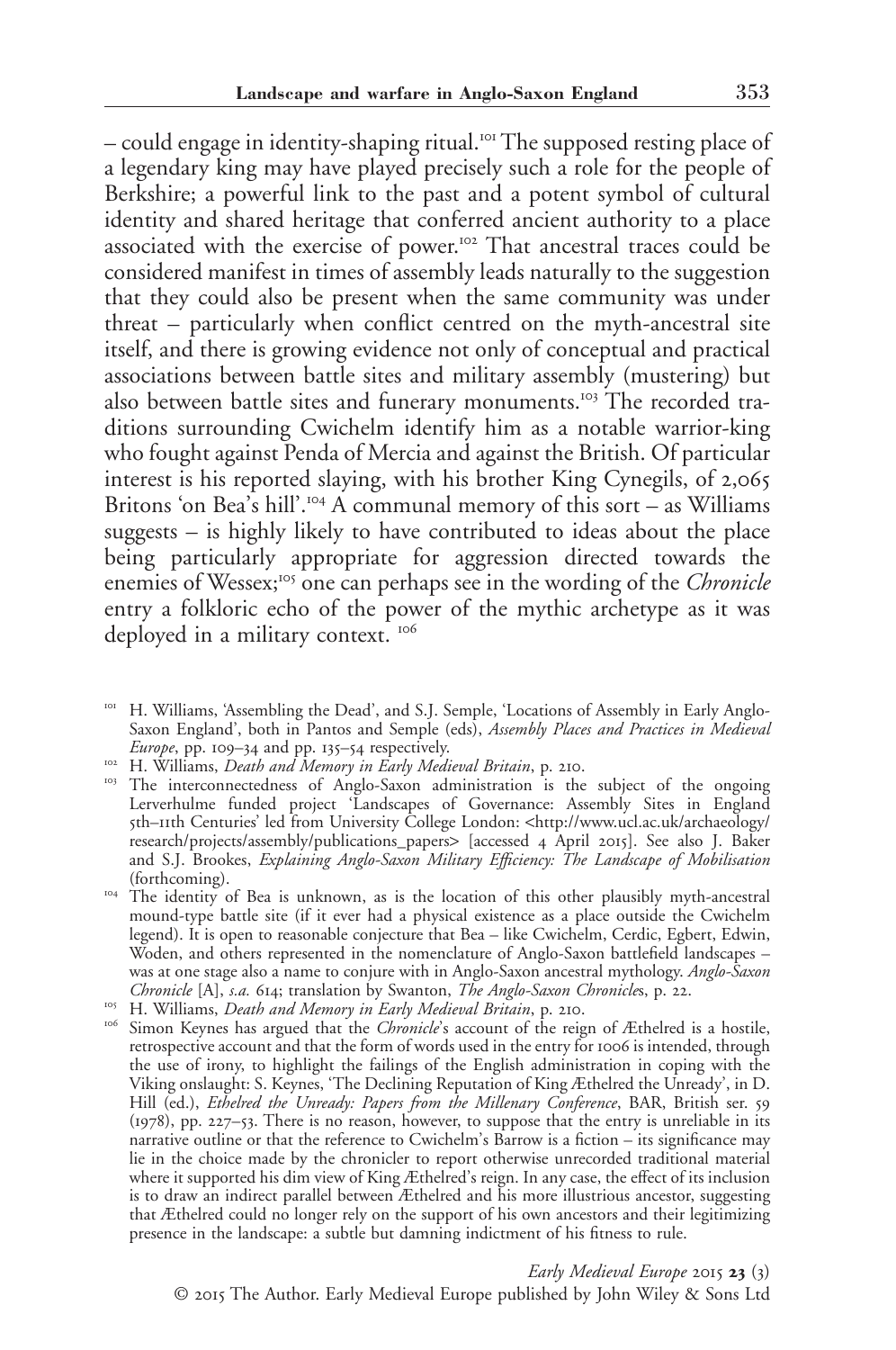Neil Price has made a compelling case for a Viking-age Scandinavian belief in the active agency of supernatural forces on the battlefield.<sup>107</sup> Leaving aside the possibility of cross-cultural influence (in whichever direction) in the later Saxon period, there is some reason to believe that similar ideas may have held some force in the Anglo-Saxon world-view – even in a late and overwhelmingly Christian environment. The belief that ancestral forces could be accessed at prehistoric sites has been discussed above, and was apparently current as late as the 990s, when Ælfric warned against the recourse of witches to heathen burials for the purpose of summoning the dead.<sup>108</sup> The increasing prevalence of military visions and expectations of divine intervention in military affairs that characterize the later Middle Ages can be traced from notably early expressions in Anglo-Saxon texts.<sup>109</sup> It is also notable that royal military saints come into view in England at a very early date – unparalleled elsewhere in early Christian Europe.<sup>110</sup> It may be that these precocious developments should be understood in the light of pre-Christian frameworks of understanding that encompassed a belief in battlefield magic and the role of supernatural antagonists in war. Taken in this light, what Williams has called 'the curse of Cwichelm's mound'<sup>111</sup> takes on an even more direct significance: the complex relationship of fear, power, ancestral memory and warfare may have contributed to a belief that supernatural agents – variously associated with the winning of territory, the establishment of folk groups and royal genealogies, and the aggressive defence of *hord and hamas* – could be accessed and employed in certain prominent locations, possibly influencing the perceived appropriateness and choice of certain places for conflict.

The links between Cwichelm's Barrow and the Kennet battlefield are perhaps to be understood in this light. Although the threat of Cwichelm appears to have gone unfulfilled, it is surely no accident that the conflict – when it came – should have come in an environment that, through its funerary topography, invoked not only Cwichelm's mound, but Bea's Hill as well. In more than one sense, the Danish visit to Cwichelm's Barrow may have acted as a trigger: the challenge activated a network of conceptual, spatial and narrative associations that may have brought,

#### *Early Medieval Europe* 2015 **23** (3)

<sup>&</sup>lt;sup>107</sup> N. Price, *The Viking Way: Religion and War in Late Iron Age Scandinavia* (Uppsala, 2002).<br><sup>108</sup> A.L. Meaney, 'Ælfric and idolatry', *Journal of Religious History* 13 (1984), pp. 119–28.<br><sup>109</sup> K. Hare, 'Apparitions a *Circle of War in the Middle Ages: Essays on Medieval Military and Naval History* (Woodbridge,

<sup>1999),</sup> pp. 75–96. 110 C. Stancliffe, 'Oswald, 'Most Holy and Most Victorious King of the Northumbrians', in C. Stancliffe and E. Cambridge (eds), *Oswald: Northumbrian King to European Saint* (Stamford, 1995), pp. 33–83; K. Hare 'Heroes, Saints and Martys: Holy Kingship from Bede to Aelfric', *The Heroic Age* 9 (2006), <[http://www.heroicage.org/issues/](http://www.heroicage.org/issues/9/toc.html)9/toc.html> [accessed 22 April 2015].<br><sup>111</sup> H. Williams, *Death and Memory in Early Medieval Britain*, p. 207.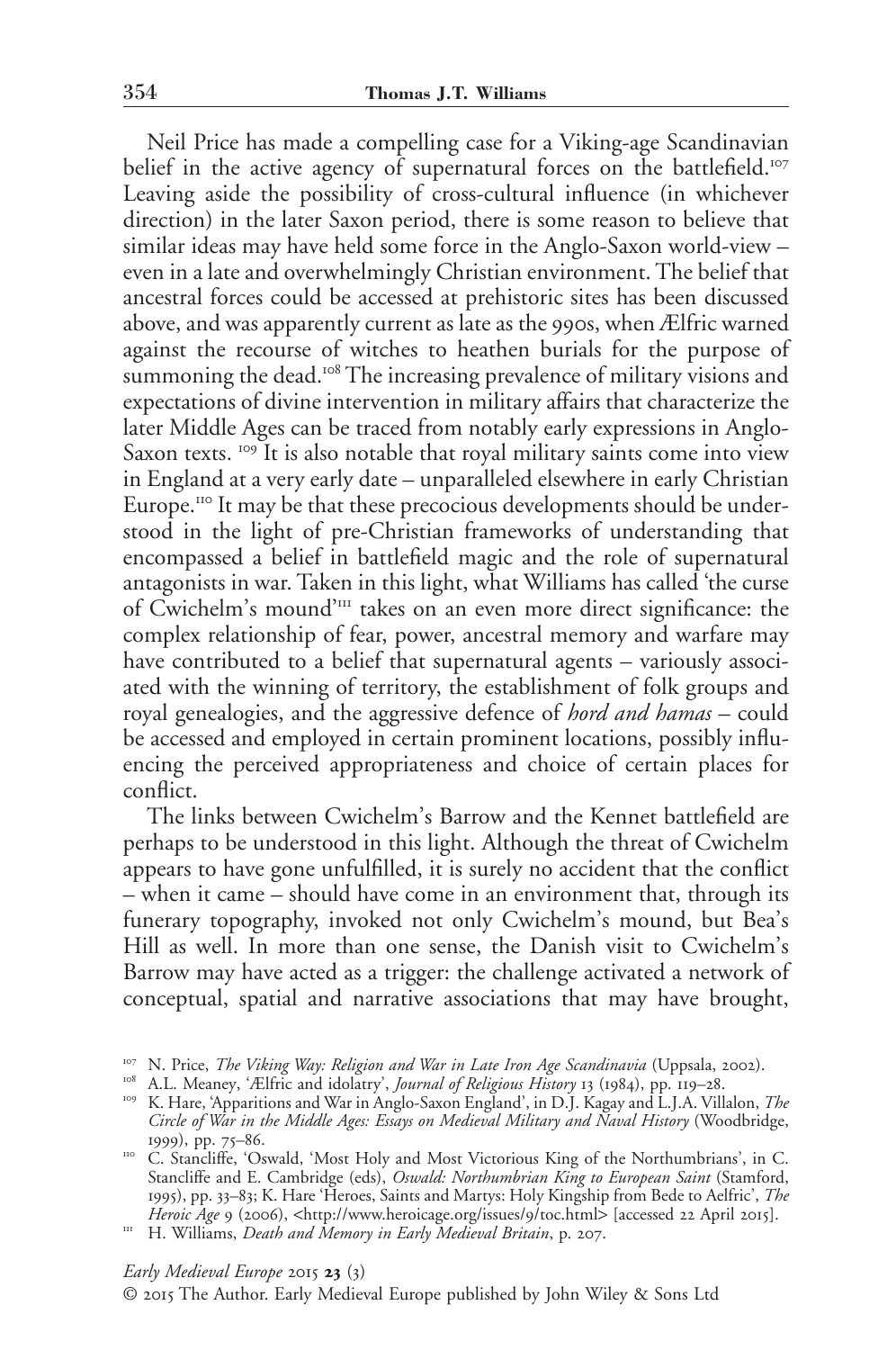alongside the practical military deployment, an expectation of supernatural assistance that could be assumed to act with juridical authority and royal legitimacy. The doomed Saxon fyrd, nervously waiting amongst the ruins of prehistory for the approaching Viking army, were perhaps able to stand a little taller, grip their spear shafts more firmly, in the belief that the spirits of mighty ancestors were close at hand.

## *On Woden's ground*

Following the path of the Ridgeway three miles south of the Kennet, the walker reaches the line of Wansdyke cutting east–west across the chalk downs (Fig. 4). Crossing it, one enters a landscape that contains one of the densest concentrations of theophoric place names in England. Here can be found Woden's Dyke (Wansdyke), Woden's Gate (*Woddes geat*), Woden's Valley (*Wodnesdene*) and Woden's Barrow (*Woddes beorg*, *Wodnesbeorg*).<sup>112</sup> It is a location where the memory of conflict and of royal mythology and genealogy intersect, and was almost certainly an important symbolic locale for West Saxon kings who claimed descent from Woden and derived their legitimacy from military conquest – both of which were expressed in the landscape through association with monumental prehistoric remains.<sup>113</sup> I have articulated the argument elsewhere that this location may have been of particular importance in the early to mid-Anglo-Saxon period as a ritual complex associated with a cult of martial kingship.<sup>114</sup> By the later Anglo-Saxon period, it is likely that many of these functions and associations had been transplanted to other places similarly associated with kingship and spiritual authority, much as the locations of royal burial were also to be translated.<sup>115</sup> Nevertheless, it is unlikely that these associations – particularly at a local level – would have been entirely forgotten, certainly while place names remained intelligible markers in common currency (the Woden names of this particular landscape are known from ninth- and tenth-century charters, as well as ninth-century *Chronicle* entries).<sup>116</sup> It seems likely that an intrusion into

- 
- <sup>13</sup> T.J.T. Williams, 'Place of Slaughter'.<br><sup>114</sup> T.J.T. Williams, in preparation; for an early outline of work in progress see: <[https://www](https://www.academia.edu/1854404/Landscapes_of_Ritual_Warfare_in_Early_Medieval_Britain_poster_2010_) .academia.edu/1854404[/Landscapes\\_of\\_Ritual\\_Warfare\\_in\\_Early\\_Medieval\\_Britain\\_poster](https://www.academia.edu/1854404/Landscapes_of_Ritual_Warfare_in_Early_Medieval_Britain_poster_2010_)
- \_[2010](https://www.academia.edu/1854404/Landscapes_of_Ritual_Warfare_in_Early_Medieval_Britain_poster_2010_)\_<sup>&</sup>gt; [accessed <sup>4</sup> April <sup>2015</sup>]. <sup>115</sup> Blair, *The Church*, pp. <sup>58</sup>–78. <sup>116</sup> <sup>S</sup> <sup>449</sup>; S <sup>272</sup>.
- 

*Early Medieval Europe* 2015 **23** (3)

<sup>112</sup> For detailed discussion of this landscape see A. Reynolds, 'From *Pagus* to Parish: Territory and Settlement in the Avebury Region from the Late Roman Period to the Domesday Survey', in G. Brown, D. Field and D. McOmish (eds), *The Avebury Landscape: Aspects of the Field Archaeology of the Marlborough Downs* (Oxford, 2005), pp. 164–80; Reynolds. 'Archaeological Correlates'; J. Pollard and A. Reynolds, *Avebury: The Biography of a Landscape* (Stroud, 2002); Semple,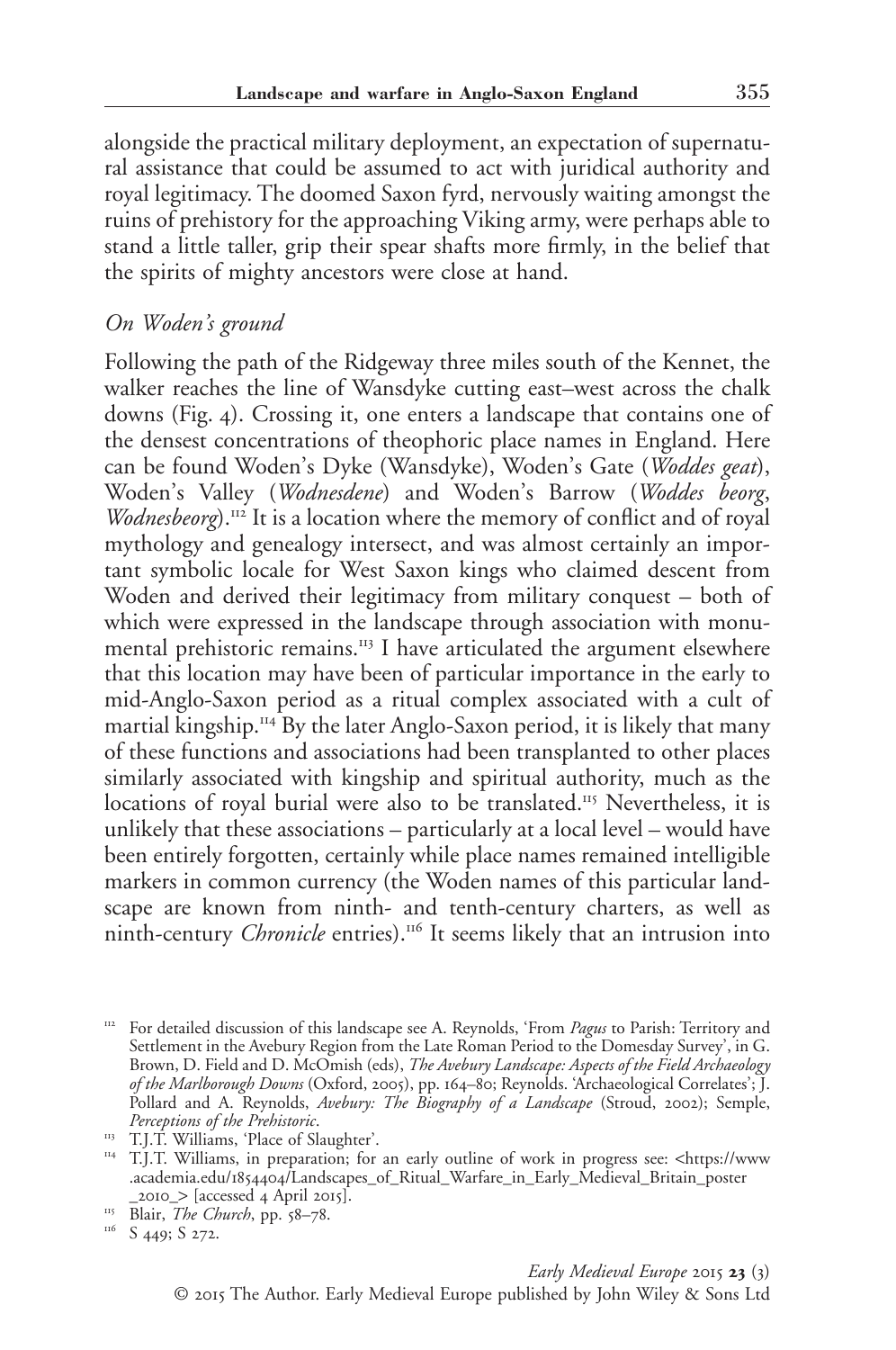

Fig. 4 Map of the route from the probable battle site at Overton Hill (a) to the area around Woden's Barrow (b), marked on the first edition Ordnance Survey map (1889, 1:10,560 scale). © Crown Copyright and Landmark Information Group Limited (2014). All rights reserved

## *Early Medieval Europe* 2015 **23** (3)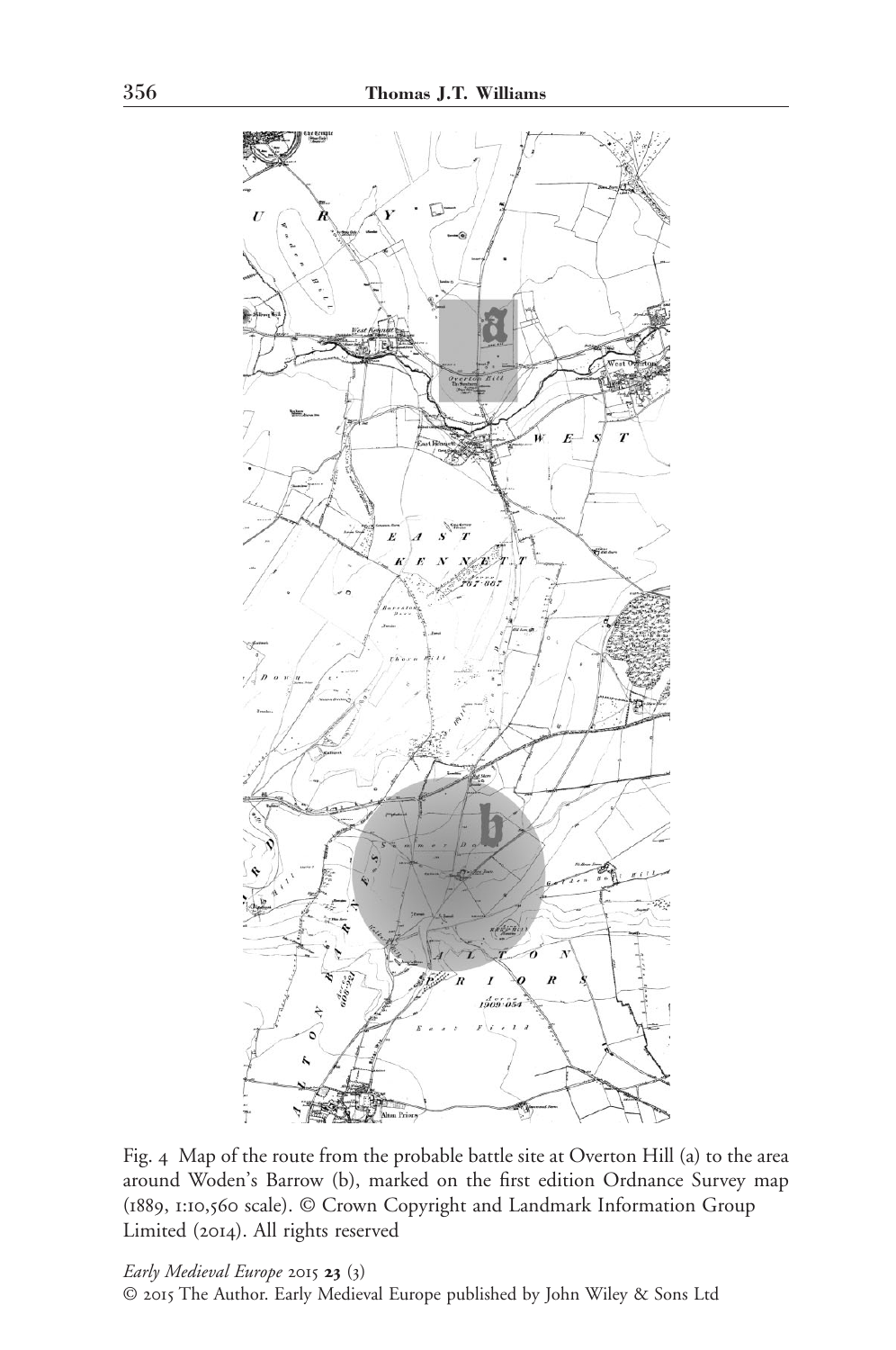

Fig. 5 View from Red Shore (the crossing of Wansdyke by the Ridgeway) across Woden's Valley. Woden's Barrow and Walker's Hill are on the right, Knap Hill to the left

this symbolically rich landscape would have been profoundly disturbing to the local West Saxon population, and perhaps part of the deliberate psychological campaign that the Viking *here* seems to have been waging in 1006.

The topography of the site is also worth considering. Approaching from the Ridgeway, the crossing of Wansdyke into Woden's Valley is nothing short of breathtaking (Fig. 5). On either side of the path at the edge of the chalk ridge stand the peaks of Knap Hill and Walker's Hill, the former crowned with iron-age and Neolithic enclosures,<sup>117</sup> the latter with the Neolithic long barrow now known as Adam's Grave, but formerly – and in a charter of 825 (S 272) – as Woden's Barrow.<sup>118</sup> Between these peaks the path plunges to the edge of the ridge that separates the Wiltshire uplands from the Vale of Pewsey. Passing through that symbolic gateway meant unfettered access to the agricultural heartlands of Wessex

<sup>117</sup> NMR SU16SW13 (<[http://www.pastscape.org.uk/hob.aspx?hob\\_id](http://www.pastscape.org.uk/hob.aspx?hob_id=221112&sort=4&search=all&criteria=knap%20hill&rational=q&recordsperpage=10)=221112&sort=4&search =all&criteria=[knap hill&rational](http://www.pastscape.org.uk/hob.aspx?hob_id=221112&sort=4&search=all&criteria=knap%20hill&rational=q&recordsperpage=10)=q&recordsperpage=10> [accessed 4 April 2015]) and SU16SW22 (<[http://www.pastscape.org.uk/hob.aspx?hob\\_id](http://www.pastscape.org.uk/hob.aspx?hob_id=221139&sort=4&search=all&criteria=knap%20hill&rational=q&recordsperpage=10)=221139&sort=4&search=all<br>&criteria=knap hill&rational=q&recordsperpage=10> [accessed 4 April 2015]).

ms NMR SU16SW24 <[http://www.pastscape.org.uk/hob.aspx?hob\\_id](http://www.pastscape.org.uk/hob.aspx?hob_id=221145&sort=4&search=all&criteria=adams%20grave&rational=q&recordsperpage=10)=221145&sort=4&search =all&criteria=[adams grave&rational](http://www.pastscape.org.uk/hob.aspx?hob_id=221145&sort=4&search=all&criteria=adams%20grave&rational=q&recordsperpage=10)=q&recordsperpage=10> [accessed 4 April 2015]. Whilst charter S 272 <[http://www.esawyer.org.uk/charter/](http://www.esawyer.org.uk/charter/272.html#)272.html#> [accessed 4 April 2015] is not authentic, it seems to be based on older exemplars.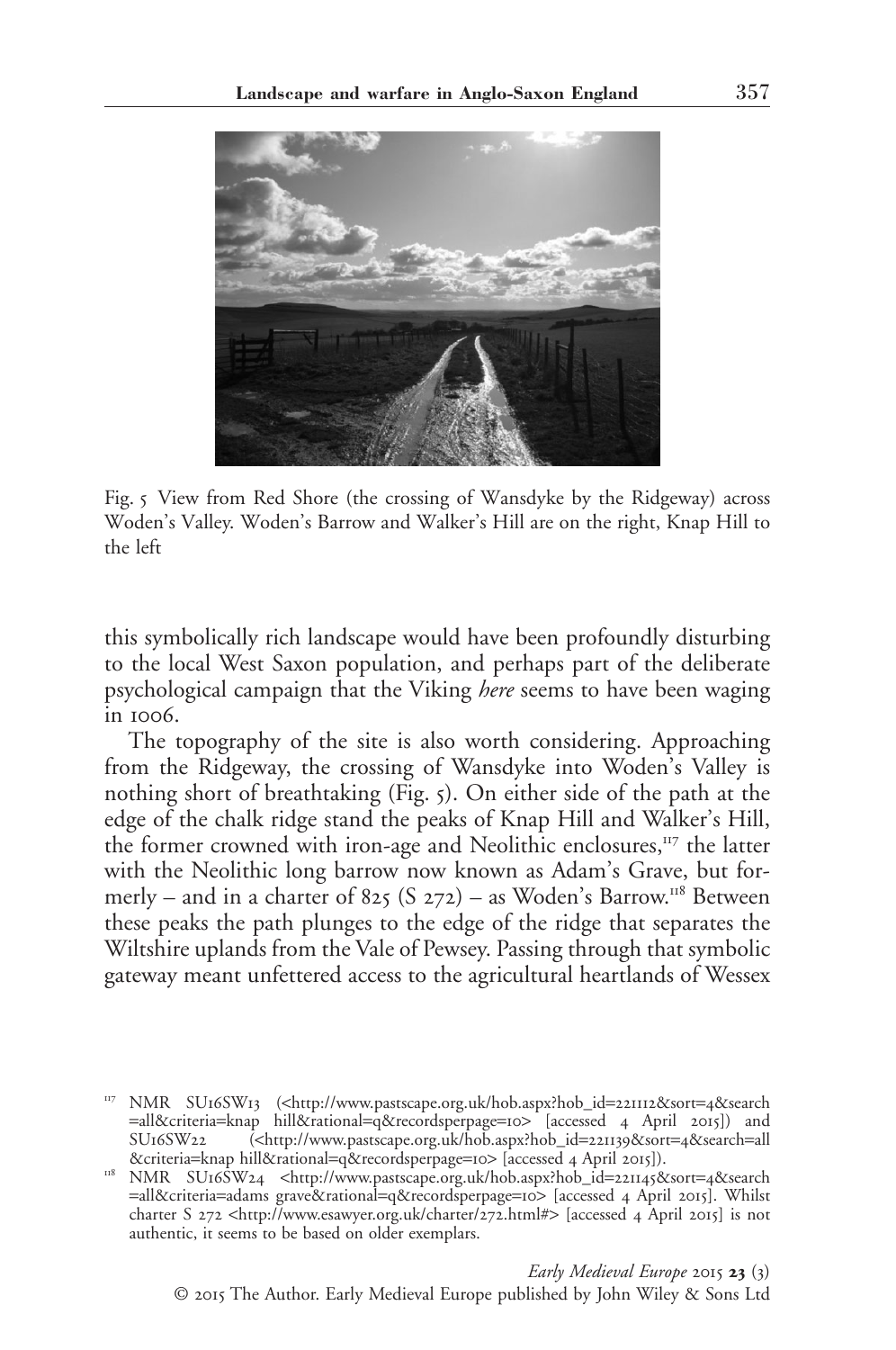beyond. The fact that the *Anglo-Saxon Chronicle* records two battles fought at Woden's Barrow attests to the importance that control of this site represented for West Saxon royal territorial authority.<sup>119</sup> It is clear from the map that for an enemy army to reach the Vale of Pewsey from the north involved the crossing of a number of boundaries, both physical and symbolic: the line of the Roman road, the river Kennet, the defensive ditch of Wansdyke, and the geological transition from the chalk upland under the shadow of Woden's Barrow. From a West Saxon perspective, it would surely have been imperative to attempt to prevent an enemy from passing these various *limites* and may well have contributed to the choice of battlefield at the Kennet.

## **Conclusion**

A landscape such as that at the Kennet can be seen to express a number of different social ideas that were open to manipulation by both the West Saxons and their Viking enemies. By the early eleventh century, and after two centuries of warfare and settlement, it can very plausibly be supposed that many Scandinavians had been exposed to the cultural norms and geographical vocabulary of English warfare. By their aggressive entrance into this landscape – first at Cwichelm's Barrow, then at the Kennet, and afterwards crossing Wansdyke and Woden's Field before ultimately passing the walls of the royal *burh* at Winchester – the Viking army was able to mount a profound challenge to the ideals and obligations of English royal authority. It was a challenge that operated on a number of levels: it challenged the military effectiveness of systems of civil defence, and made mockery of the king's role as law enforcer; it invited the defence of land, hoard and home; it defiled the burial places of ancestors and dared the wrath of heroes and euhemerized gods. Taken together, the campaign of 1006 can be seen as a blow struck against English, and particularly West Saxon, identity and claims to effective control over the landscape.

Through the exploration of these events, this paper has attempted to show how the close study of individual conflict landscapes can make a substantial contribution to how warfare in early medieval England should be understood, particularly in its relationship to matters of royal and ancestral mythology and the intangible attributes of landscape that have been increasingly recognized as an important key to matters of ideology

<sup>119</sup> *Anglo-Saxon Chronicle* [A], *s.a.* 592 and 715; translation by Swanton, *The Anglo-Saxon Chronicles*, pp. 20, 42.